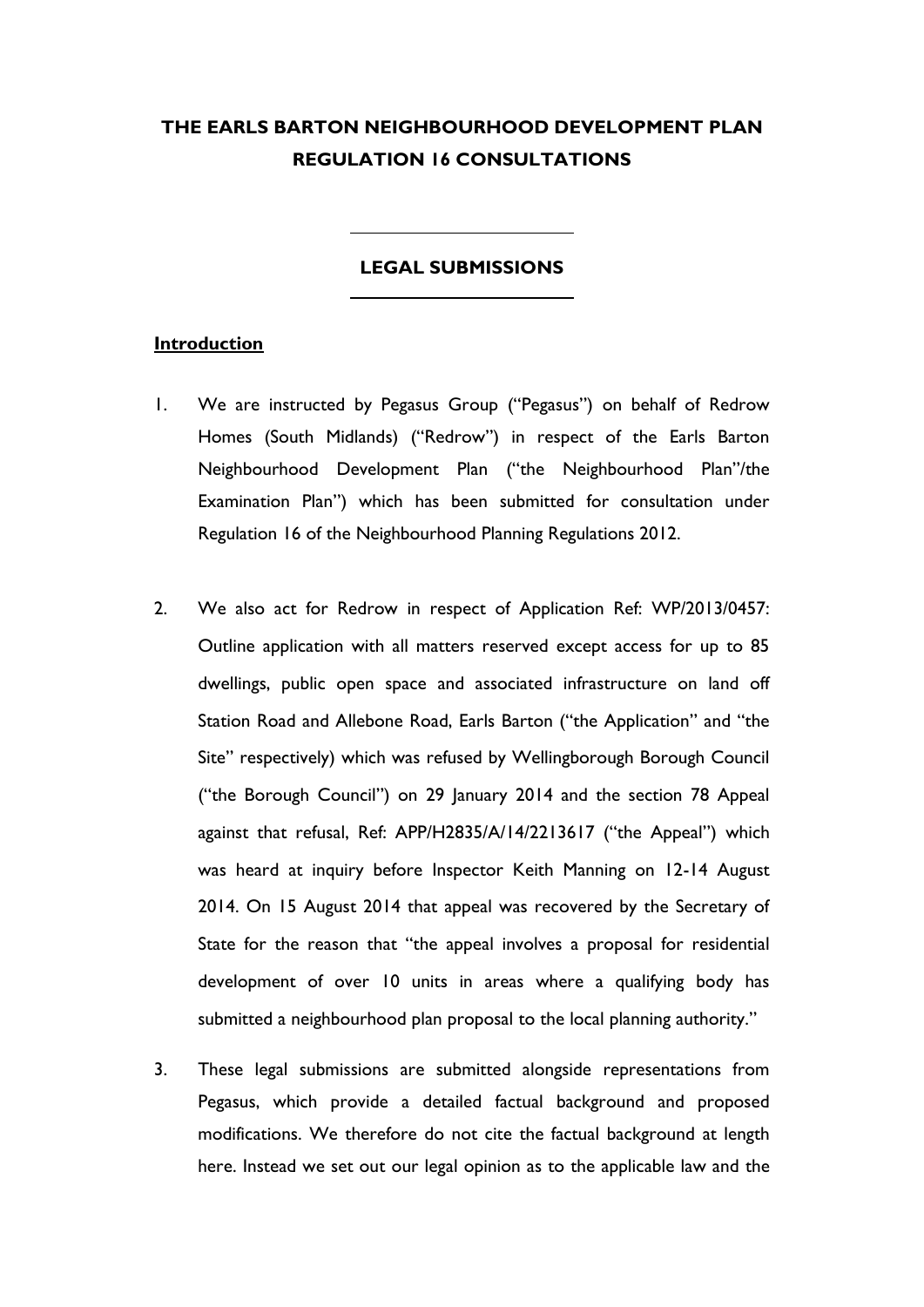correct approach to the basic conditions under paragraph 8 of Schedule 4B of the Town and Country Planning Act 1990, before focussing on three discrete legal objections which need to be considered, fully addressed, actioned and reported upon through the examination process and the modifications recommended in the Examiner's Report:

> (a) Unlawful use of a village boundary as a policy to constrain the delivery of housing;

> (b) Failure to carry out Site Assessment in accordance with NPPG;

> (c) Failure to carry out the Strategic Environmental Assessment Directive.

4. Finally, we indicate that this case would be suitable for a neighbourhood plan examination hearing to address the above issues and make further observations on the purpose of and conduct at a neighbourhood plan examination hearing.

## **The Basic Conditions**

5. Paragraph 8 of Schedule 4B of the Town and Country Planning Act 1990 provides that an independent examiner must consider whether the neighbourhood plan meets the "basic conditions". These are set out in paragraph 8(2), which provides (insofar as relevant) that a draft neighbourhood plan will only meet the basic conditions if: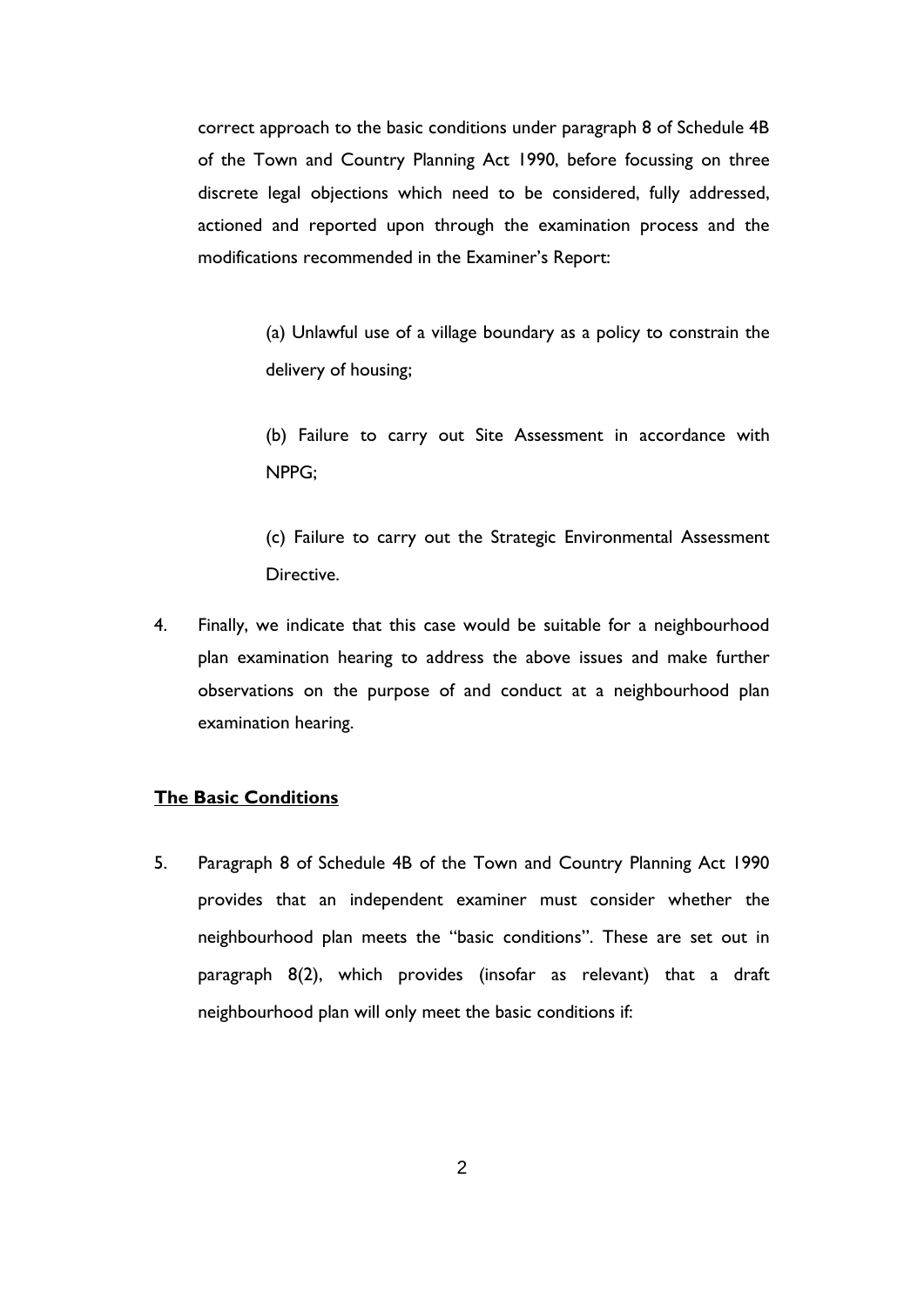"(a) having regard to national policies and advice contained in guidance issued by the Secretary of State, it is appropriate to make the plan;

…

(d) the making of the plan contributes to the achievement of sustainable development;

(e) the making of the plan is in general conformity with the strategic policies contained in the development plan for the area of the authority (or any part of that area)

(f) the making of the order does not breach, and is otherwise compatible with, EU obligations, …"

6. The fundamental starting point is that the 'basic conditions' are mandatory tests. They must be assessed with due rigour by an Examiner (and thus any qualifying body and assisting local authority during preparation phases):

> "8(1) The examiner must consider the following (a) whether the draft neighbourhood development order meets the basic conditions (see sub-paragraph (2)),"

> "8(6) The examiner is not to consider any matter that does not fall within sub-paragraph (1)").

7. Where an Examiner concludes that there has been a failure in respect of paragraph  $8(1)(a)$  then he must refuse to approve the plan for referendum,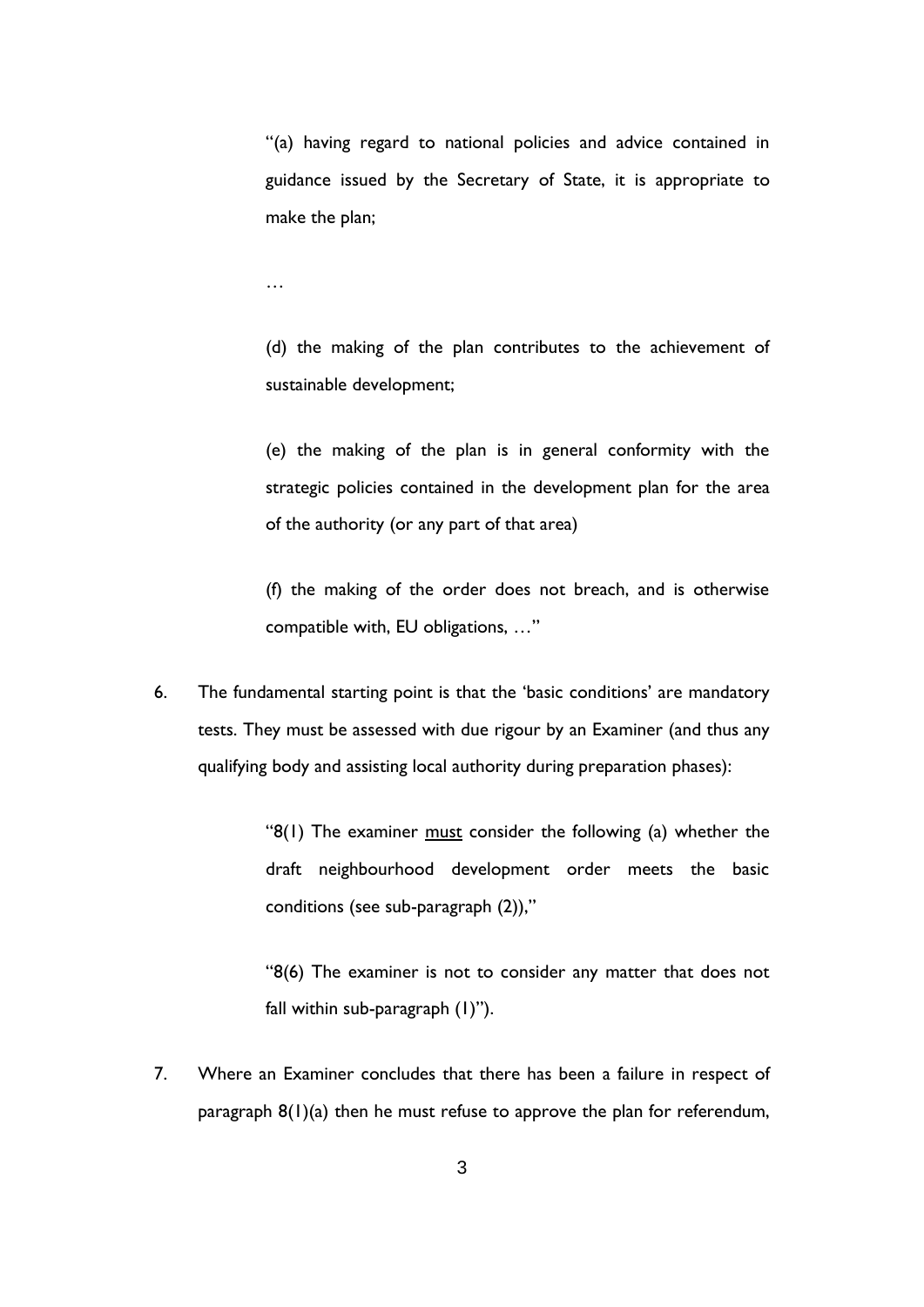see paragraph 10: "10(4) The report may not recommend that an order (with or without modifications) is submitted to a referendum if the examiner considers that the order does not— (a) meet the basic conditions mentioned in paragraph 8(2)"…"

- 8. There is no statutory basis for what has become popularly termed as a "light-touch" approach to neighbourhood examination. To the extent that an alternative proposition may be sought to be derived from *R(BDW Trading Ltd) v Cheshire West and Chester City Council* [2014] 1470 (Admin), and the findings as to a distinction between  $8(2)(a)$  "appropriateness" and section 20 PCPA and NPPF paragraph 178 "soundness", those observations must be read in the light of the specific circumstances of the Tattenhall Neighbourhood Plan, notably the findings as to the limited nature of its main housing policy, Policy 1 (set out below).
- 9. Where a Neighbourhood Plan seeks to go beyond Tattenhall: to become in effect a reduced-scale local plan for one of the largest and most sustainable settlements within the local district, through an ambitious use of housing constraint policies, well in advance of the publication, examination and adoption of strategic polices on housing in the local plan, then the nature and complexity of the issues raised (bearing in mind that the Neighbourhood Plan will have become a surrogate for the strategic forward planning process) a "light-touch" approach could not be fit for purpose.
- 10. In such a case, as is being presented within the Earls Barton Neighbourhood Plan, the relevant legislation and national policy become principal important "controversial issues" and will need to be grappled with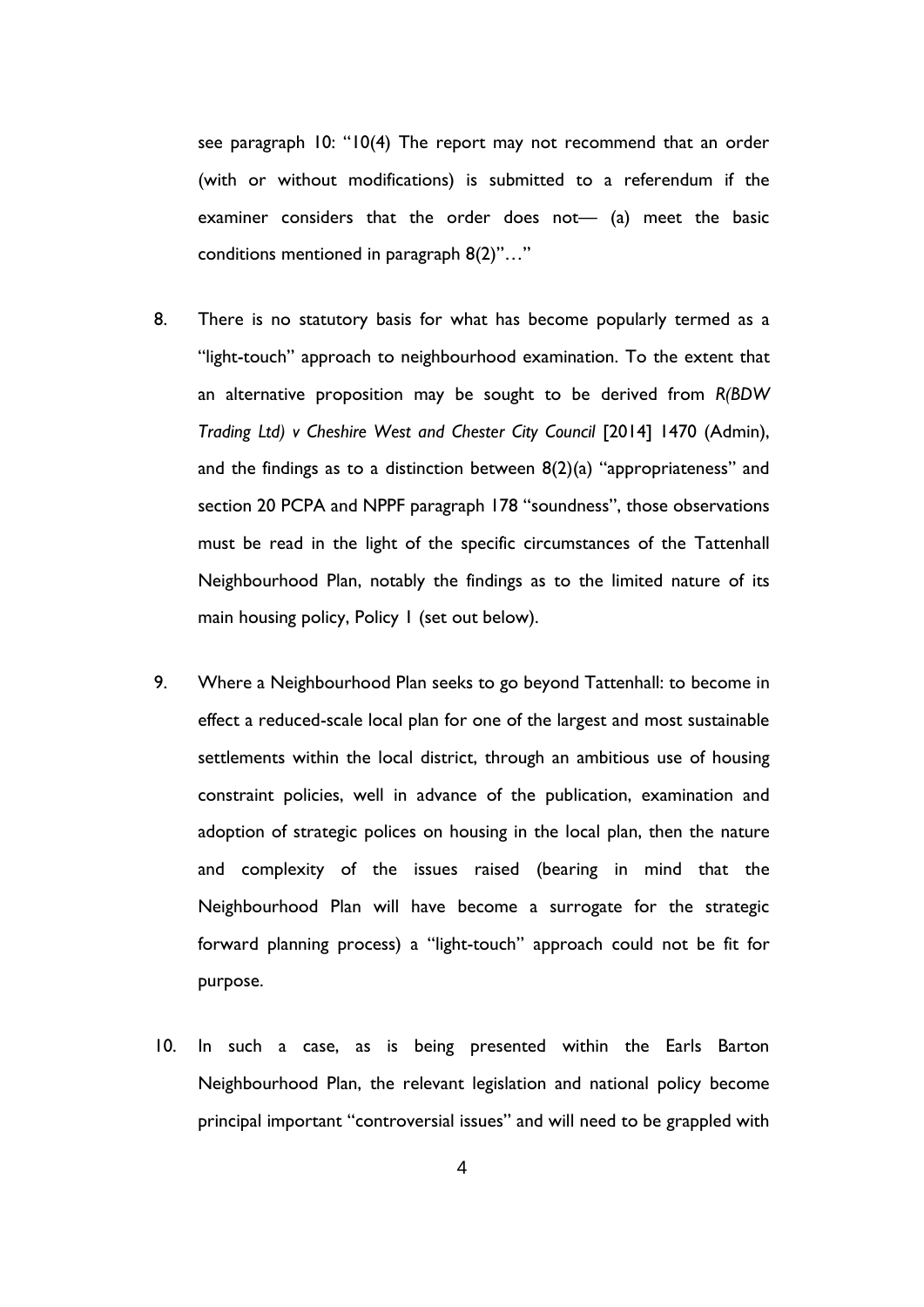in the report within the scope of *South Bucks District Council and another v Porter (No 2)* [2004] 1 W.L.R. 1953 which sets out the test for adequacy of reasons, which is now well-established as the appropriate standard for plan-making , see *University of Bristol v North Somerset Council* [2013] EWHC 231 (Admin), [76]). A failure to provide intelligible and adequate reasons will amount to grounds for quashing the relevant component(s) of the plan.

#### *Paragraph 8(2)(a)*

- 11. The statutory requirement under paragraph 8(2)(a) is a strict requirement. It is a duty carefully and systematically to assess the accordance and consistency with national planning policy. It is not a duty simply to "have regard to" national policy and then fail to apply it. In particular, the duty requires very close regard to national policy on housing provision where, as here, certain policies within the plan have been included with the express intention to constrain the delivery of housing within the neighbourhood plan area.
- 12. The National Planning Policy Framework ("NPPF") is what is referred to in the term: "national policies". The Planning Practice Guidance is covered under "advice", it is expressly guidance, it does not re-write the NPPF or supersede it.
- 13. It is now well established that the meaning of policy provisions within the NPPF is a matter of objective interpretation for the courts to determine (*Tesco Stores Ltd v Dundee City Council* [2012] UKSC 13 [18]-[19]; *City and District Council of St Albans v R (on the application of) Hunston Properties Limited and the Secretary of State for Communities and Local Government*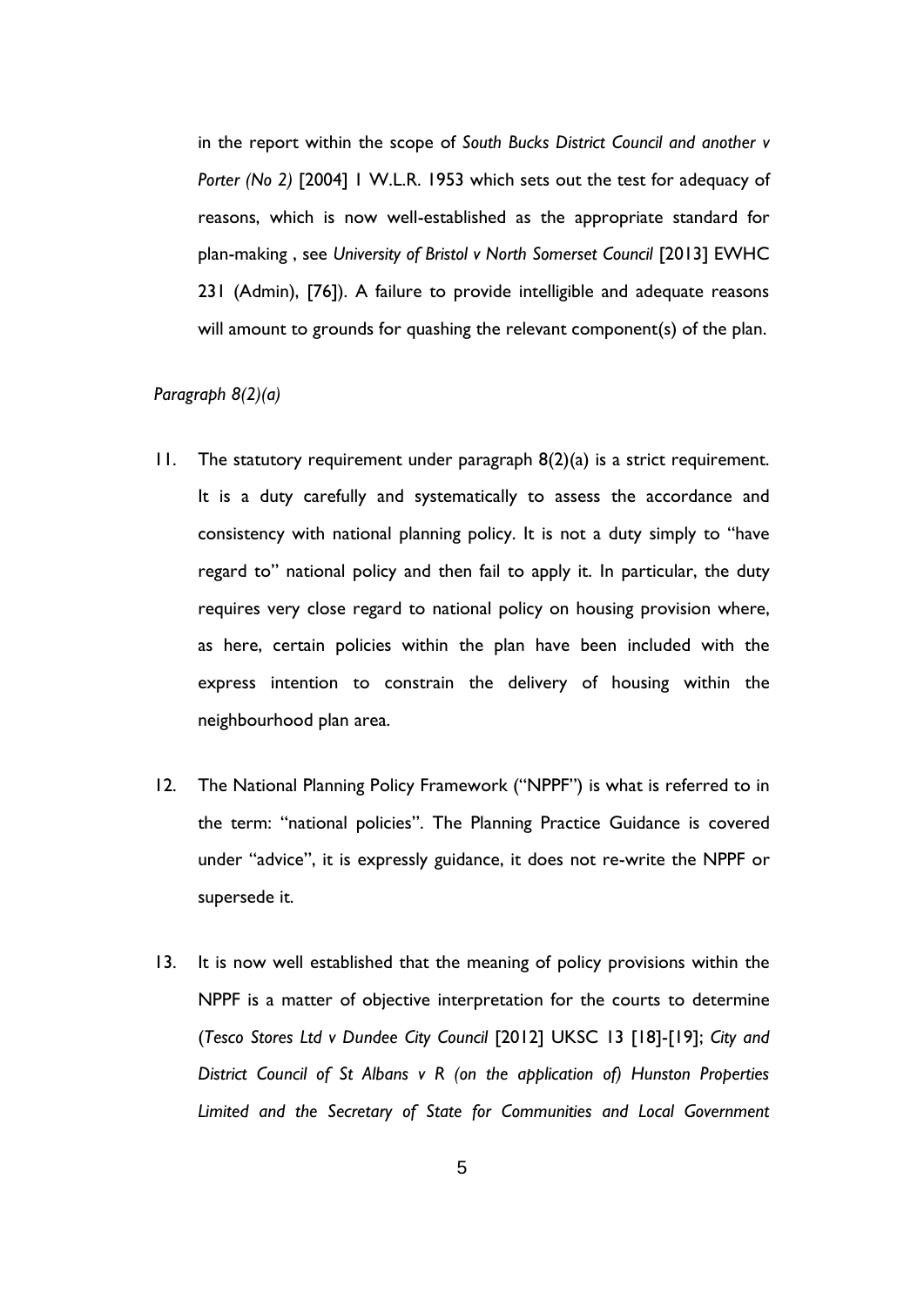[2013] EWCA Civ 1610 [4]; *Gallagher Homes Ltd v Solihull Metropolitan Borough Council [2014] EWHC 1283 (Admin)*, [25], [91]). Generalising, broad brush statements that an Examiner is content that there has been compliance with policy, without any enumeration or citation of the relevant policy will invariably indicate a failure of interpretation and at the very least inadequate reasoning.

- 14. The NPPF must also be read as a whole, which will usually require examination of a number of provisions: see *Tewkesbury BC v SSCLG [2013] EWHC 286* (Admin), [62]. Selective citation of the NPPF, without consideration of the full text is equally impermissible and will amount to a failure of interpretation.
- 15. Therefore an Examiner, in conducting the examination and within the text of his report must clearly identify for each neighbourhood plan policy (a) what the relevant NPPF paragraphs are; (b) what the relevant provisions of the PPG are, with express reference back to the lead policy wording within the NPPF; (c) whether the proposed neighbourhood plan policy is in specific accordance with those NPPF paragraphs; (d) finally, whether the neighbourhood plan policy is in accordance with the NPPF's overarching approach to neighbourhood planning at paragraphs 14, 16 and 184, read as a whole.

#### *Pararagraph 8(2)(e)*

16. Paragraph 8(2)(e) also demands a structured approach. For 8(2)(e), Parliament's clear intention was that "the development plan" was to be an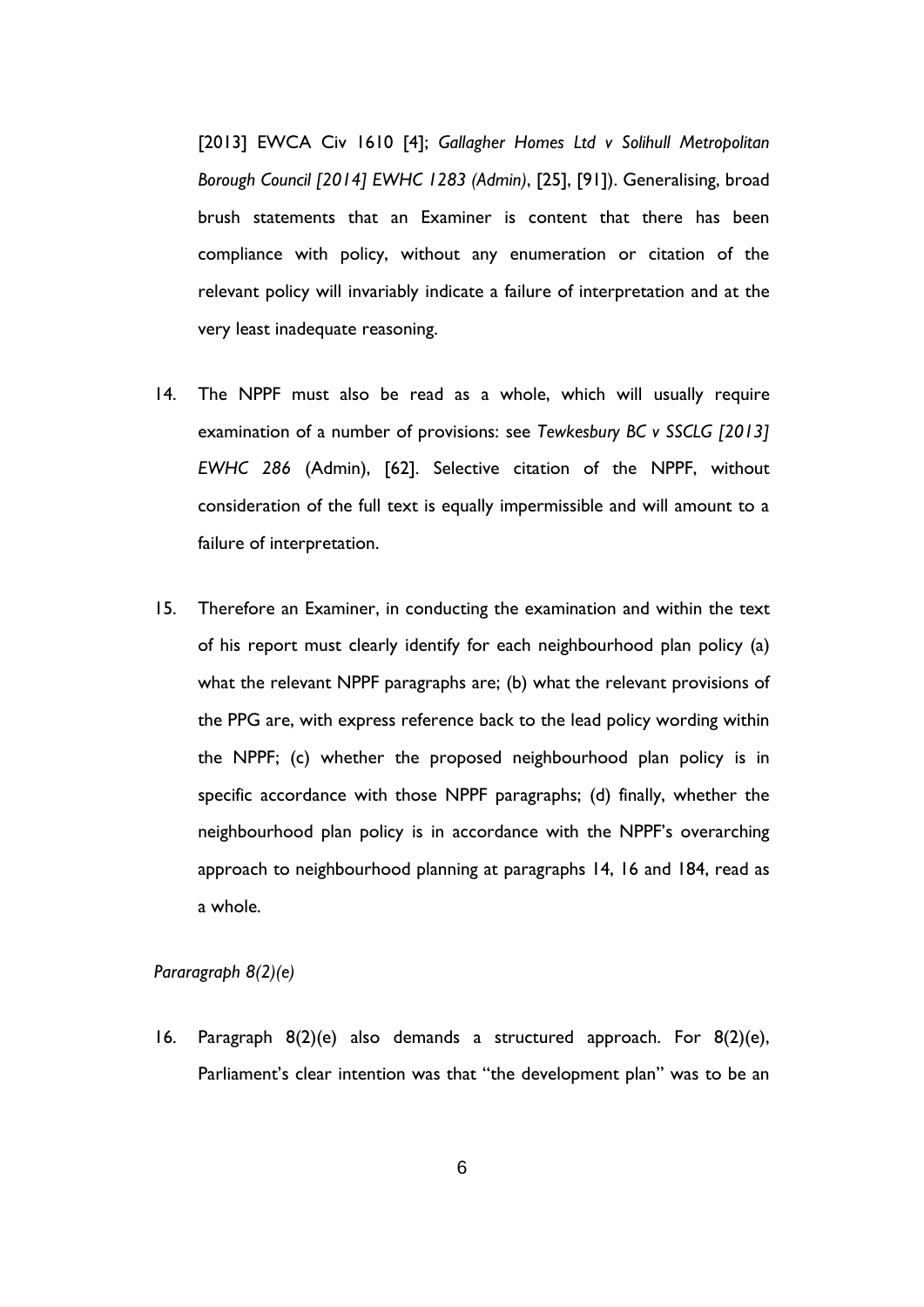up-to-date development plan with strategic policies examined against upto-date national planning policy contained in the NPPF.

17. As Greg Clark MP, the Minister of State promoting the Localism Bill observed in the Committee debate 17th sitting: House of Commons 1 March, 2011 (1), Column number 700:

> "it was clear from our extensive discussions that the national planning policy framework and its responsibility for lower-tier plans should be explicit and in the Bill. It is absolutely our intention that everything conforms to that, so that there is a trickle-down through the whole process. One test of the soundness of a neighbourhood plan—as the hon. Gentleman knows, that is a requirement for it even to go to a referendum—is that it has to be consistent with the local plan, which itself has to be consistent with national policy. We are clear, therefore, that that thread needs to run through everything, and the examination arrangements need to reflect that. " [emphasis added]

- 18. The Examiner must therefore begin by clearly identifying for each policy (a) what the relevant "development plan" is ; (b) whether there are "strategic policies", with which conformity can *actually* be assessed (c) what those policies state; (d) finally, he must demonstrably assess conformity between the neighbourhood plan policy and those relevant strategic policies.
- 19. Where, on a given issue, there are no "strategic policies" with which to assess conformity of a key policy then the Examiner cannot undertake the task under paragraph 8(2)(e) and must consider that the basic condition. In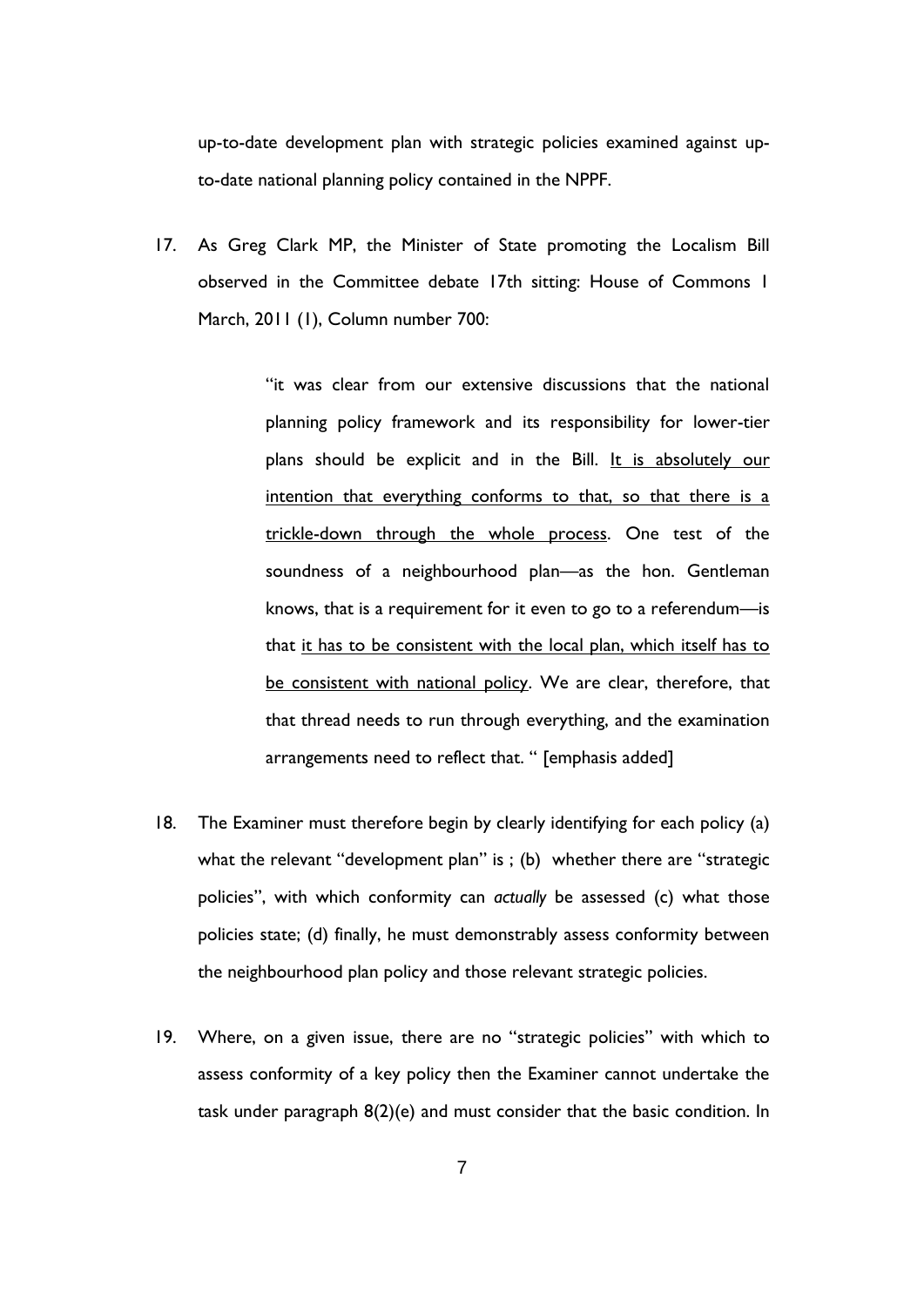such a case, the appropriate course will usually be a modification to remove the relevant neighbourhood plan policy from the plan.

20. Strategic policies on housing provision are the quintessential strategic policies within the development plan (see NPPF, paragraph 156, and NPPG, [070]). Their status is the primary example of a "principal important controversial issue" which must be addressed within the Examiner's Report.

# **R(BDW Trading Ltd) Trading v Cheshire West and Chester City Council [2014] EWHC 1470 (Admin)**

- 21. The High Court (Mr Justice Supperstone) handed down judgment in *R(BDW Trading Limited (t/a Barratt Homes), Wainhomes Developments Ltd) v Cheshire West & Chester Borough Council* [2014] EWHC 1470 (Admin) on 9 May 2014. It is the only judgment on neighbourhood plan-making to date. However three further challenges are awaiting hearing in the High Court: respectively to the Winslow, Uppingham and Loxwood Neighbourhood Plans. *Tattenhall* is therefore merely the first of a series of decisions on the applicable principles.
- 22. The High Court dismissed the challenge to the Tattenhall Neighbourhood Plan ("TNP"), albeit on the basis of the specific features of Policy 1 of the TNP, as considered in the Examiner's Report, which was not considered to act as a constraint of delivery of housing as the policy wording simply required that no more than 30 houses be provided at each site.
- 23. In applying the judgment, the fundamental starting point should be the Examiner's Report referred to extensively within the judgment at [32]: "In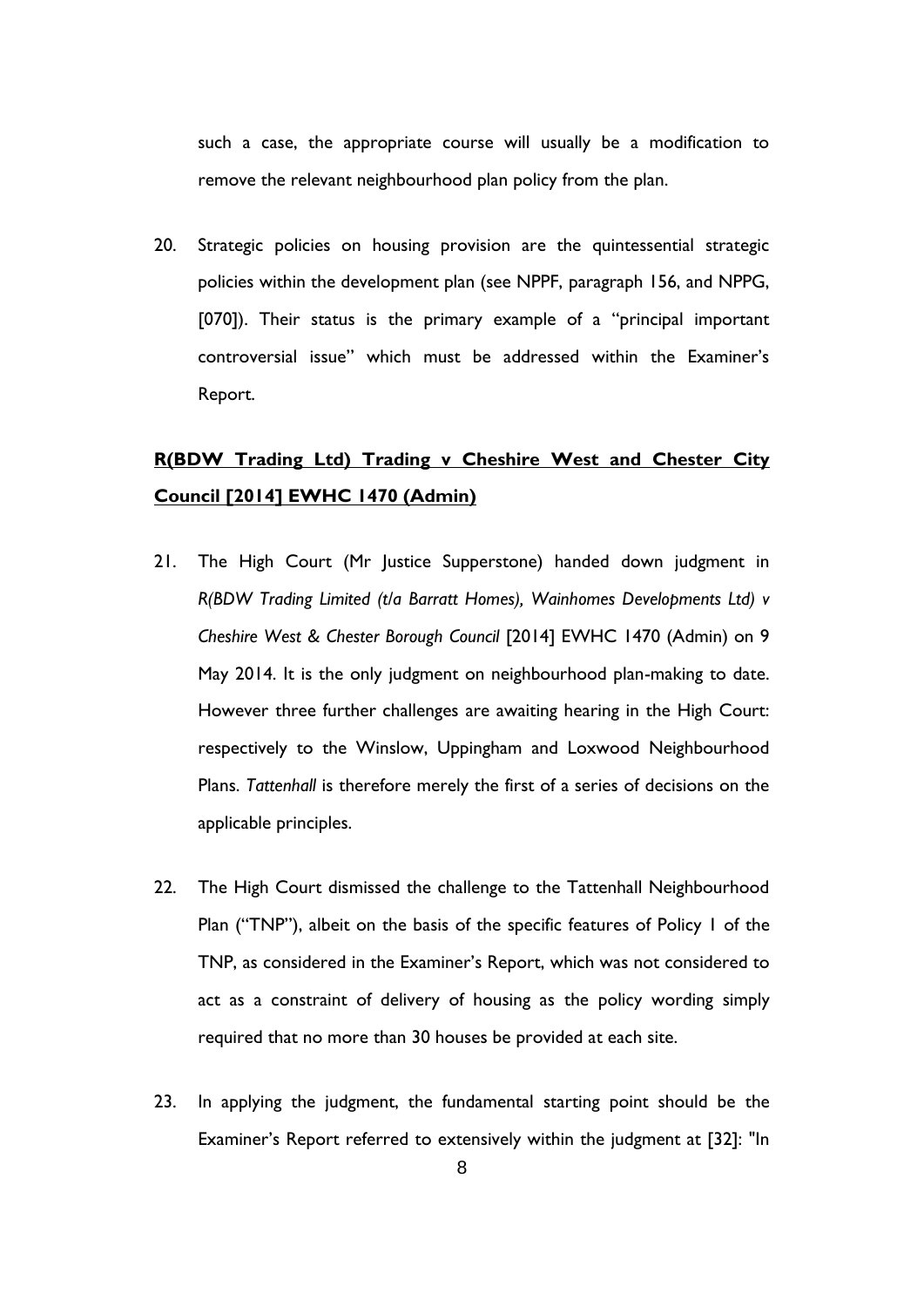the absence of a current adopted policy setting out housing supply for the whole local authority area, the Neighbourhood Plan does not seek to determine the overall quantum of houses to be built within the Neighbourhood Area during the plan period. Rather, its emphasis is on influencing *how* housing will be delivered." Further on in [32], the court referred to the Inspector's deletion of the final sentence of Policy 1 to remove "Maintain...the existing overall shape of Tattenhall village", a policy that would have placed a physical boundary limit on development, and thus a direct constraint on overall development. [the relevant deleted Policy wording is at the end of paragraph [22]].

- 24. At [33]: "Policy 1 does not place a limit on the total quantum of housing to be built across the Neighbourhood area" At [34] "placing no cap on the total number of houses". Finally at [36]: "Were Policy 1 to remain as drafted, it would fail to promote housing growth. If this were the case, Policy 1 would not have regard to the Framework and would fail to meet the basic conditions".
- 25. At [72], the judge placed emphasis, in considering the SEA ground, upon the fact that: "Policy 1 had been amended to remove any limit on the overall number of houses by the time the TNP reached the examination stage." Therefore at [87]-[89], the court endorsed the Examiner's rejection of an overall cap and a settlement boundary as features that would not meet the basic conditions in paragraph 8(2).
- 26. The court's subsequent discussion of how the basic conditions are to be assessed flows from the nature and limited ambition of the TNP and importantly, the fact that the Cheshire West Local Plan was shortly to proceed to examination, including at [82]: "Whether or not there was any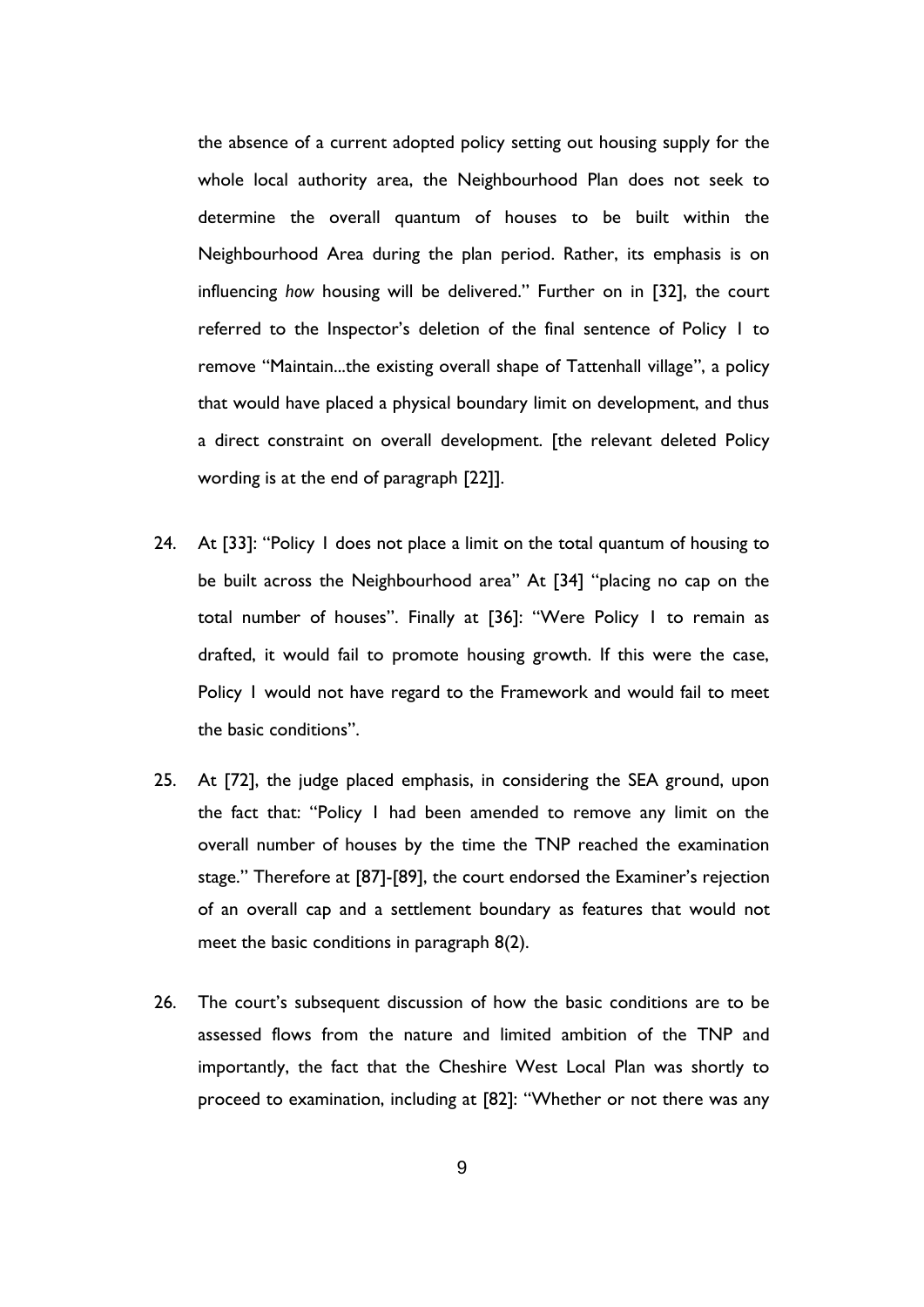tension between one policy in the Neighbourhood Plan and one element of the emerging Local Plan was not a matter for the Examiner to determine."

27. That principle does not follow when the Neighbourhood Plan does all of the things that the Examiner celebrated the TNP for not doing: (a) imposing a settlement boundary; (b) fixing development on a single identified site; (c) acting as a *de facto* obstacle to any development over and above the figure identified; (d) pre-empting the determination of the final OAN for the district.

## **1) The Village Boundary**

- 28. The village boundary contained in Chapter 5, Section 6.1 and Policy EB.GD1 and EB.GD2 is a straightforward constraint on the delivery of housing within the neighbourhood plan area and the Borough as a whole.
- 29. All policy wording referring to the village boundary is therefore contrary to basic condition  $8(2)(a)$  as it has been produced in a manner that is flatly contrary to national planning policy on housing provision. It is contrary to basic condition  $8(2)(d)$  as it cannot contribute to the achievement of sustainable development, only frustrate it. Finally, it is contrary to basic condition 8(2)(e) as it is not in conformity, general or otherwise, with strategic policies within an up-to-date development plan.

#### *National Planning Policy Framework*

30. Paragraph 14 makes clear that the presumption in favour of development requires: "local planning authorities should positively seek opportunities to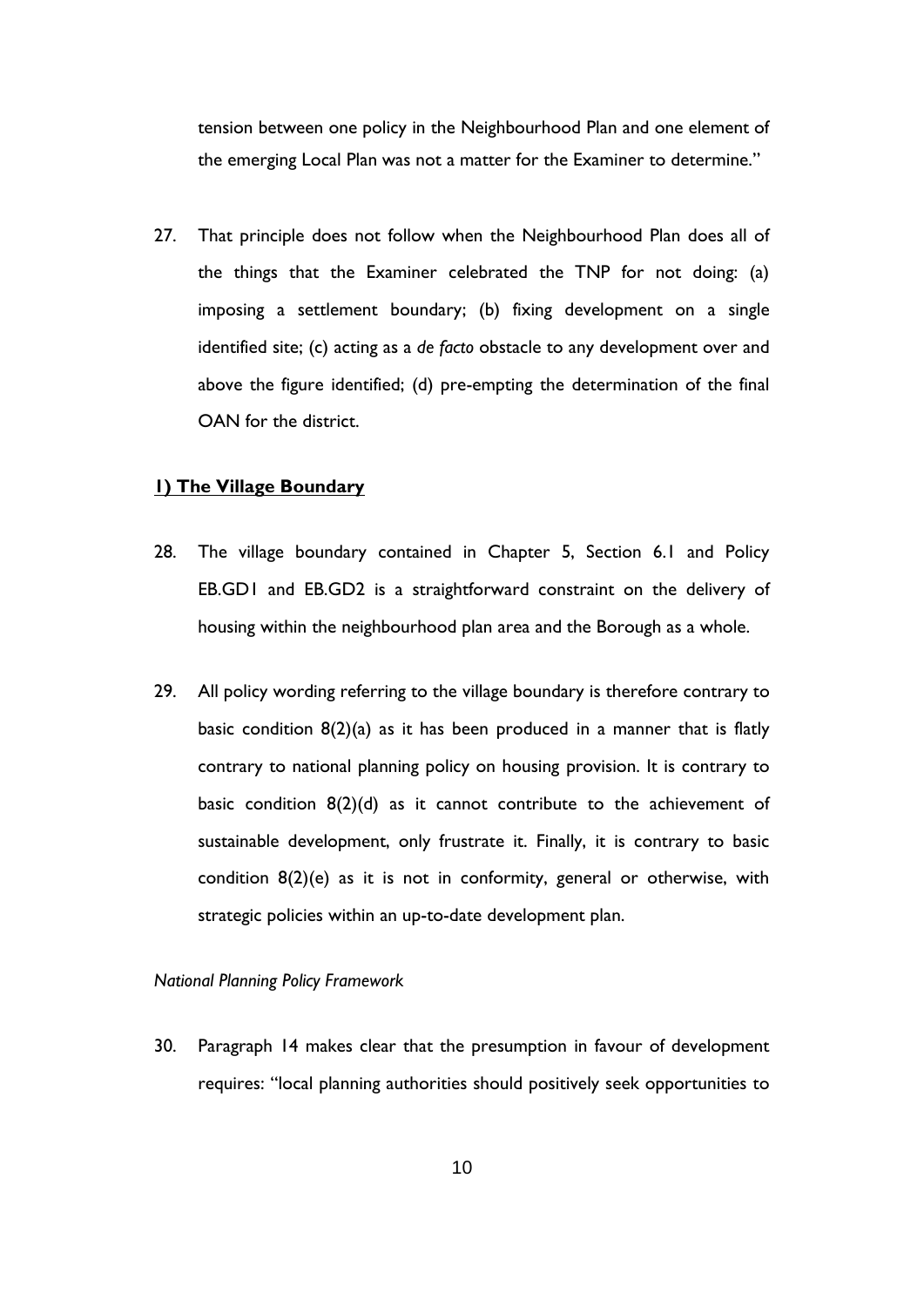meet the development needs of their areas and should meet objectively assessed needs, with sufficient flexibility to adapt to rapid change".

- 31. Paragraph 15 confirms that that requirement extends to neighbourhood plans: "All plans should be based upon and reflect the presumption in favour of sustainable development, with clear policies that will guide how the presumption should be applied locally."
- 32. Paragraph 16 then confirms that: "The application of the presumption will have implications for how communities engage in neighbourhood planning. Critically, it will mean that neighbourhoods should: develop plans that support the strategic development needs set out in Local Plans, including policies for housing and economic development…"
- 33. Paragraph 17 then confirms: "Every effort should be made objectively to identify and then meet the housing .., needs of an area."
- 34. It has now been established by the High Court that correctly identifying "objectively assessed need" is the fundamental component of meeting the paragraph 47 "policy imperative" to boost significantly the supply of housing (*Gallagher v Solihull MBC*, 31(ii) and [91] "a consideration of particular standing" and *Bloor Homes East Midlands Ltd v Secretary of State for Communities and Local Government* [2014] EWHC 754 (Admin), [108]).
- 35. Finally, it is clear from paragraph 47 that the assessment of full, objectively assessed needs, must proceed on the basis of adequate, up-to-date and relevant evidence (NPPF, paragraph 158).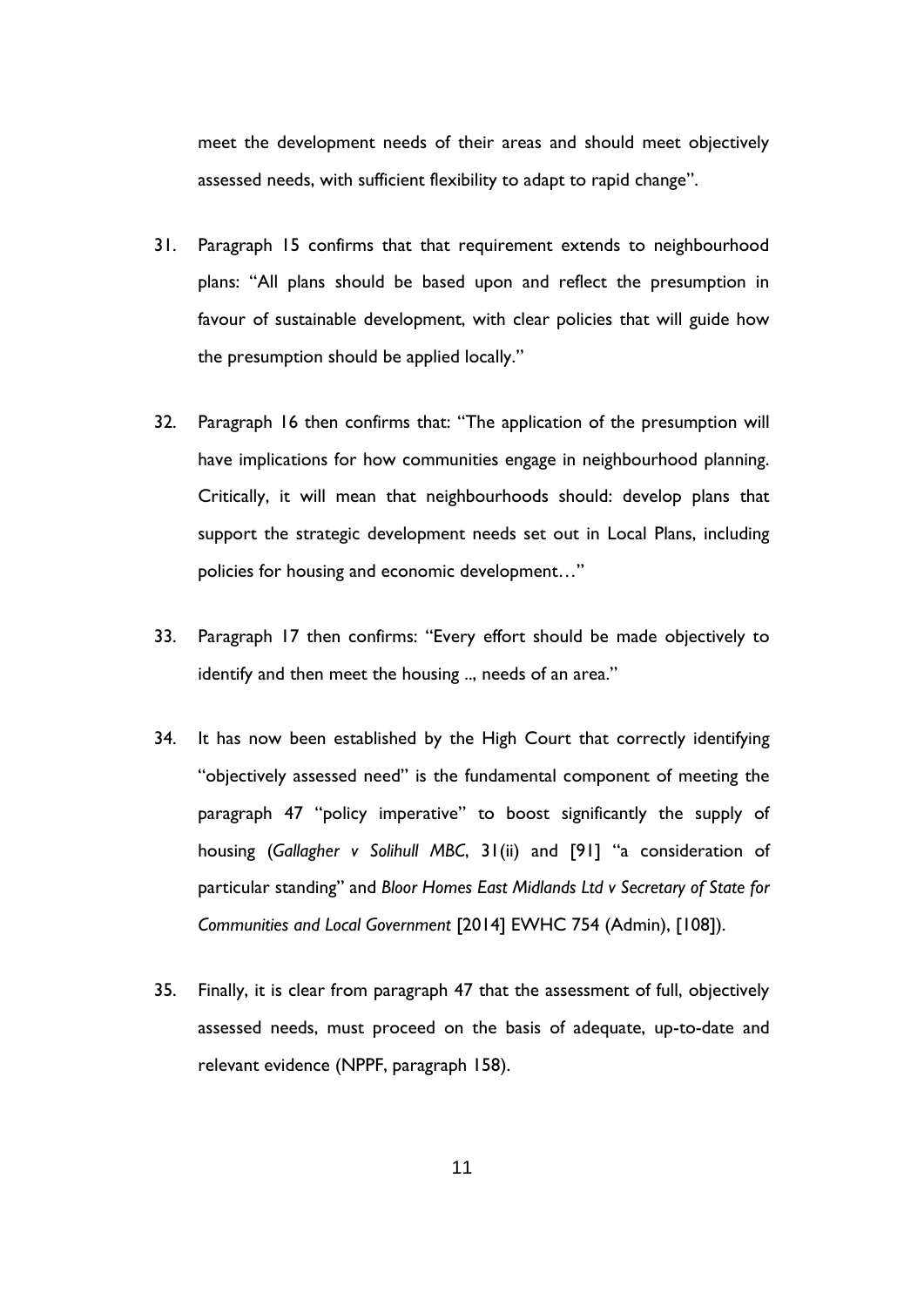- 36. As a matter of correct interpretation, "significantly boost[ing] the supply of housing" through identifying "objectively assessed need" is plainly not the same thing as "growth". "Growth" is used in several places within the NPPF: notably in a very general way in the Foreword: "Development means growth", "So sustainable development is about positive growth". References to these components is therefore not a substitute for proper engagement within paragraph 47, within the NPPF as a whole.
- 37. Under paragraph 49, a policy which imposes a housing constraint will be automatically out-of-date from the moment of adoption.
- 38. Paragraph 184 read properly clearly implies that there must be an up-todate local plan in order for a neighbourhood plan to be able to reflect the policies of the local plan and for it to plan positively to support those policies. The fourth and fifth sentences of paragraph 184 read together make this plain. The third sentence states that "Neighbourhood plans must be in general conformity with the strategic policies of the Local Plan", and this provides the context for the two sentences that follow. The fourth sentence states that "To facilitate this, [i.e to make it possible for neighbourhood plans to be in general conformity] local planning authorities should set out clearly their strategic policies for the area and ensure that an up to date Local Plan is in place as quickly as possible." The fifth sentence ties neighbourhood plans to policies in up to date local plans: "Neighbourhood plans should reflect these policies [i.e policies in up to date local plans] and neighbourhoods should plan positively to support them."

#### *Planning Practice Guidance*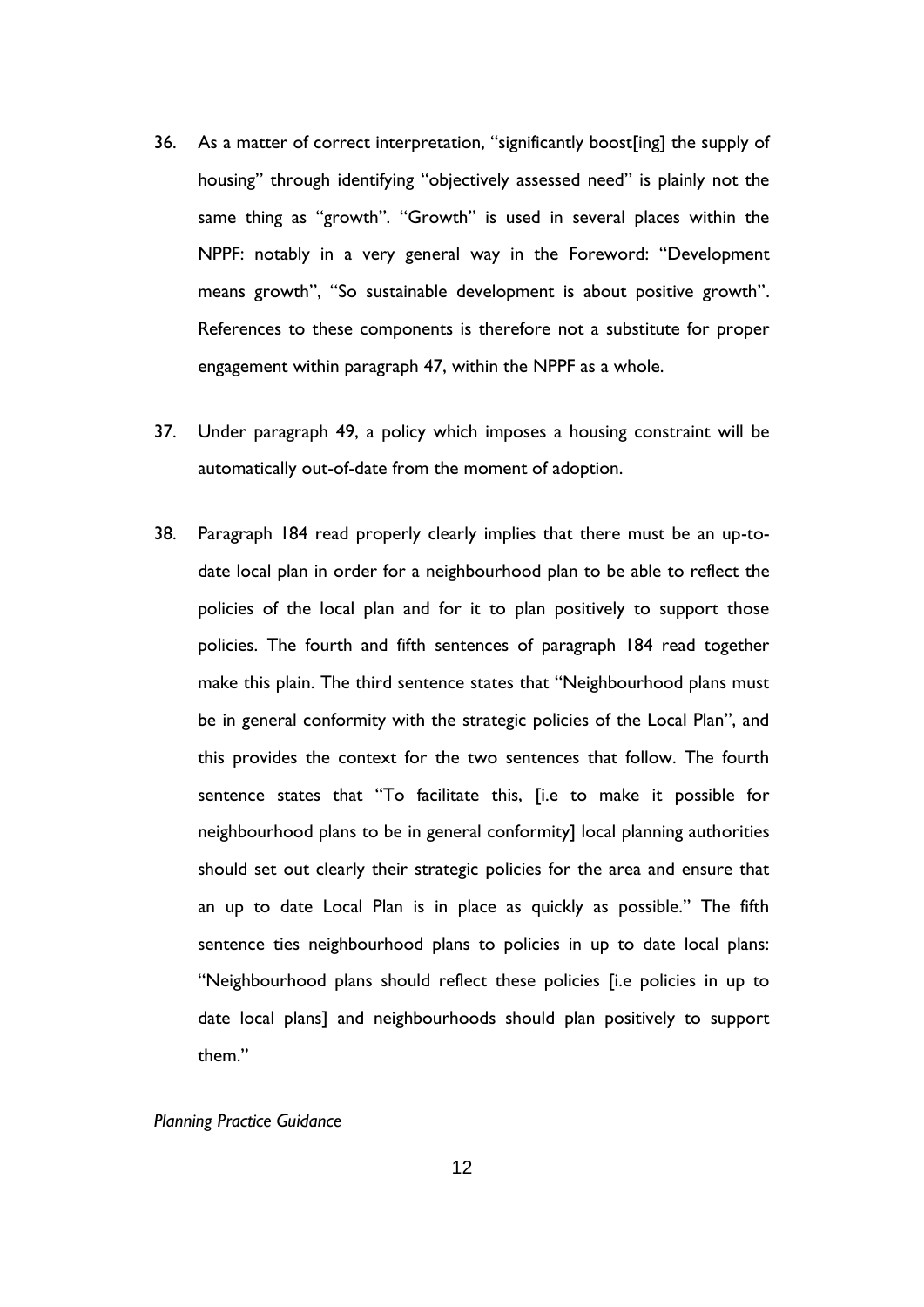- 39. The 'Neighbourhood Planning' section of the PPG is in very general terms, such that on detailed inspection it is of limited interpretative value. Paragraph 9 is a good example of this. It does not endorse the approach being employed at Earls Barton whereby a neighbourhood plan pre-empts decisions on housing that will have to be determined at examination. The title asks whether a Neighbourhood Plan "Can …come forward before an up-to-date Local Plan is in place?" It then states that a Neighbourhood Plan might in theory be "developed" before or at the same time that a local authority is producing its Local Plan. There is no definitive statement in the PPG as to whether adoption ("making") can take place. No explanation is provided as to how specifically strategic housing policies are to be examined/assessed. The final paragraph/sub-paragraph is particularly important, the Neighbourhood Plan is clearly intended to endure, not to be rendered out-of-date by a Local Plan which is adopted later.
- 40. The provisions are therefore either (a) supportive of Pegasus' position: "not tested against the policies in an emerging Local Plan"; or (b) highly conditional to the point of limited interpretive value: "the reasoning and evidence informing the Local Plan process may be relevant to the consideration of the basic conditions"; or (c) somewhat vague statements of best practice: "should discuss and aim to agree the relationship between policies in: - the emerging neighbourhood plan [etc]".
- 41. In any event, the specific text cannot be a definitive interpretation of paragraph 8(2)(e) of Schedule 4B, as set out above.
- 42. Nothing within this PPG paragraph can be said to override the clear language of the NPPF's paragraphs 184 and 185, which, as observed above,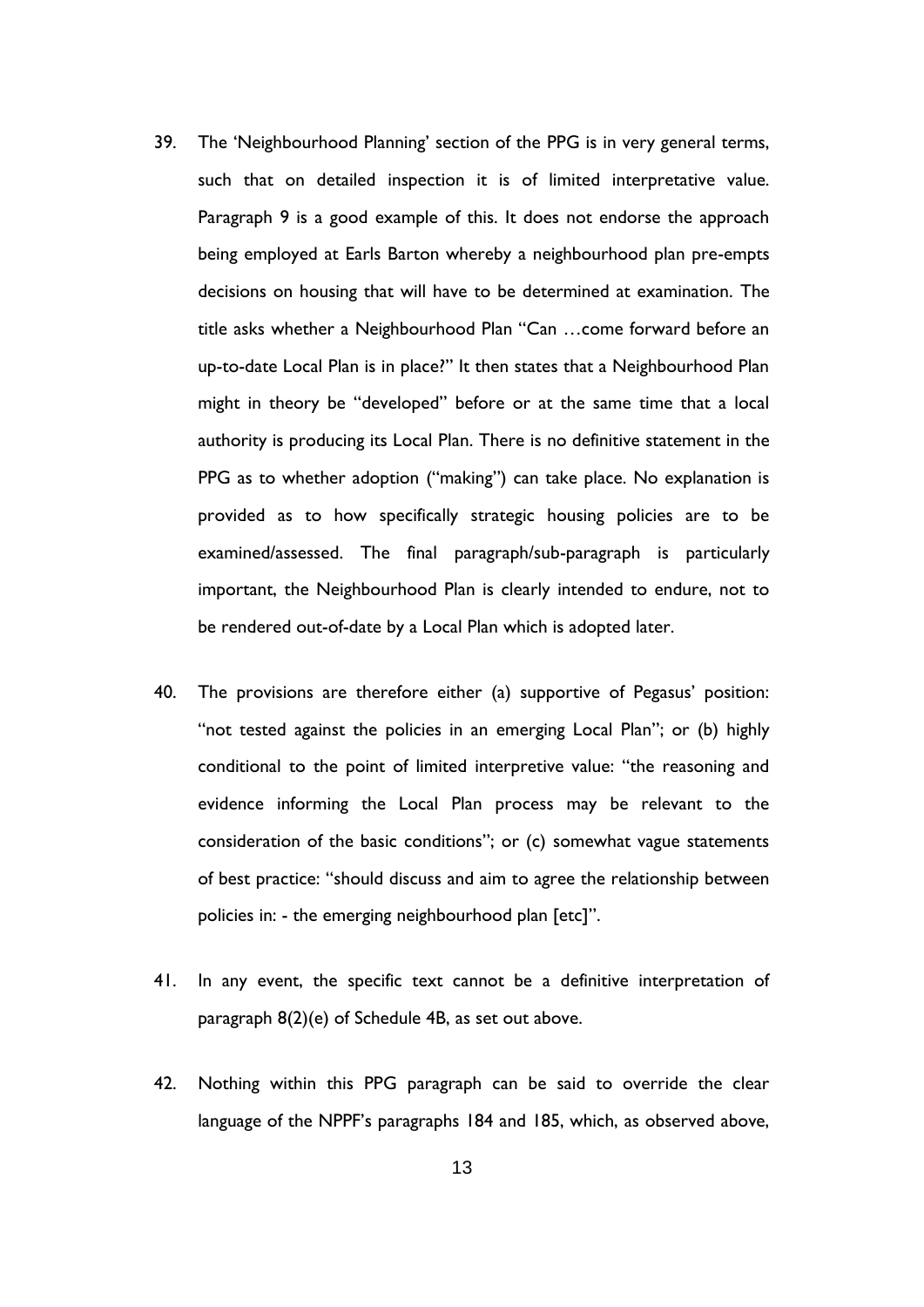proceeds on the assumption that the adoption of a neighbourhood plan should ordinarily follow that of "the Local Plan", especially where there is likely to be conflict, which will occur where the neighbourhood plan seeks to constrain housing without making provision for objectively assessed need.

- 43. The PPG's reference to paragraph 8(2)(e) in paragraphs 74 to 77 is to the same effect, pitched at a very general level, or supportive of the principled position set out above, the reference to paragraph 156 is clearly in line with the above position.
- 44. The above analysis in relation to the NPPF is further supported by paragraphs 69 and 70: "Paragraph 16 of the National Planning Policy Framework is clear that those producing neighbourhood plans or Orders should support the strategic development needs set out in Local Plans, including policies for housing and economic development. … More specifically paragraph 184 of the National Planning Policy Framework states that neighbourhood plans and Orders should not promote less development than set out in the Local Plan or undermine its strategic policies."
- 45. This is again a clear indication that where a neighbourhood plan contains policies that constrain housing, thus engaging paragraph 47 NPPF, then it is a clear requirement that there must be up-to-date strategic housing policies to assess the relevant policy against.

*The Neighbourhood Plan*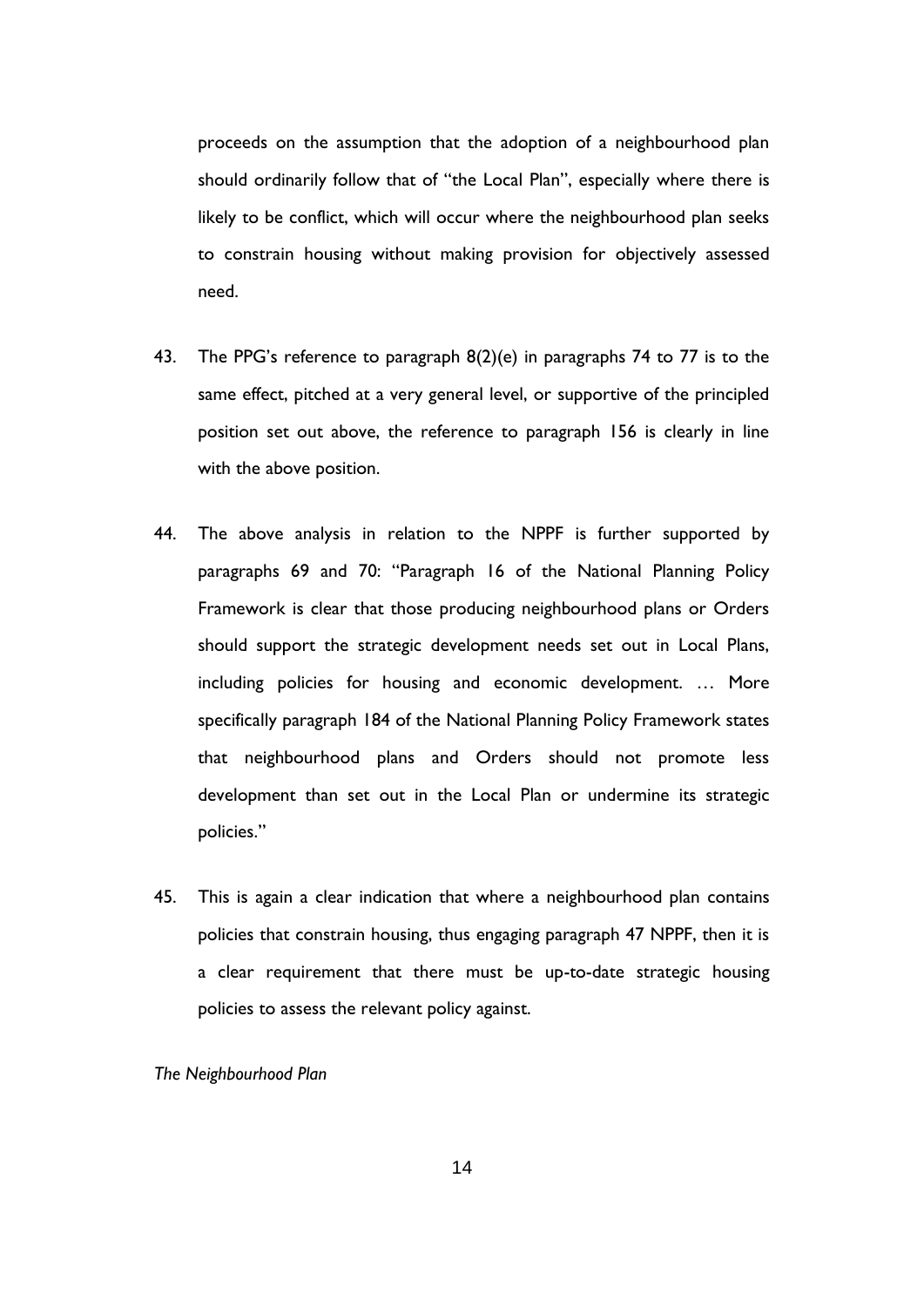- 46. The text of the Earls Barton Neighbourhood Plan makes clear that the fundamental starting point for the Neighbourhood Plan's housing policies has been the needs of *Earls Barton* over the full 15 year period, not those of the wider District. The Plan makes no reference to Earls Barton occupying an important position in the District's settlement hierarchy as the most sustainable settlement outside Wellingborough itself, see page 4, Foreword: "the future housing needs of Earls Barton"; page 13: second bullet on Vision: "Promoting a level of housing and employment growth to provide for the local needs of the community"; page 19: "Residents of Earls Barton accept that *some* housing development over the next 20 years is required to provide for local needs and also to accommodate limited growth of people moving into the area as the village has done over previous plan periods." The NPPF does not recognise that distinction between District and neighbourhood, the starting point must be the objectively assessed needs of the District as a whole, paragraph 14, 16, 47, 49, 159.
- 47. A *limit* or *constraint* on overall housing provision has therefore become a central feature of the submitted Plan: page 12: "The Earls Barton Neighbourhood Plan seeks positively to provide for the needs of its existing residents while also allowing a *limited* amount of expansion to provide for the wider needs and priorities of the local area", page 14: Development: "Allow *limited* housing development and commercial development to meet local needs and increasing local employment opportunity while providing some degree of expansion", page 22, Policy 6.3. The settlement boundary is tightly drawn and the proposed housing policies, EB.G1, EB.G2 are therefore being presented as effective caps on any significant development above the proposed 280 figure. Again, there is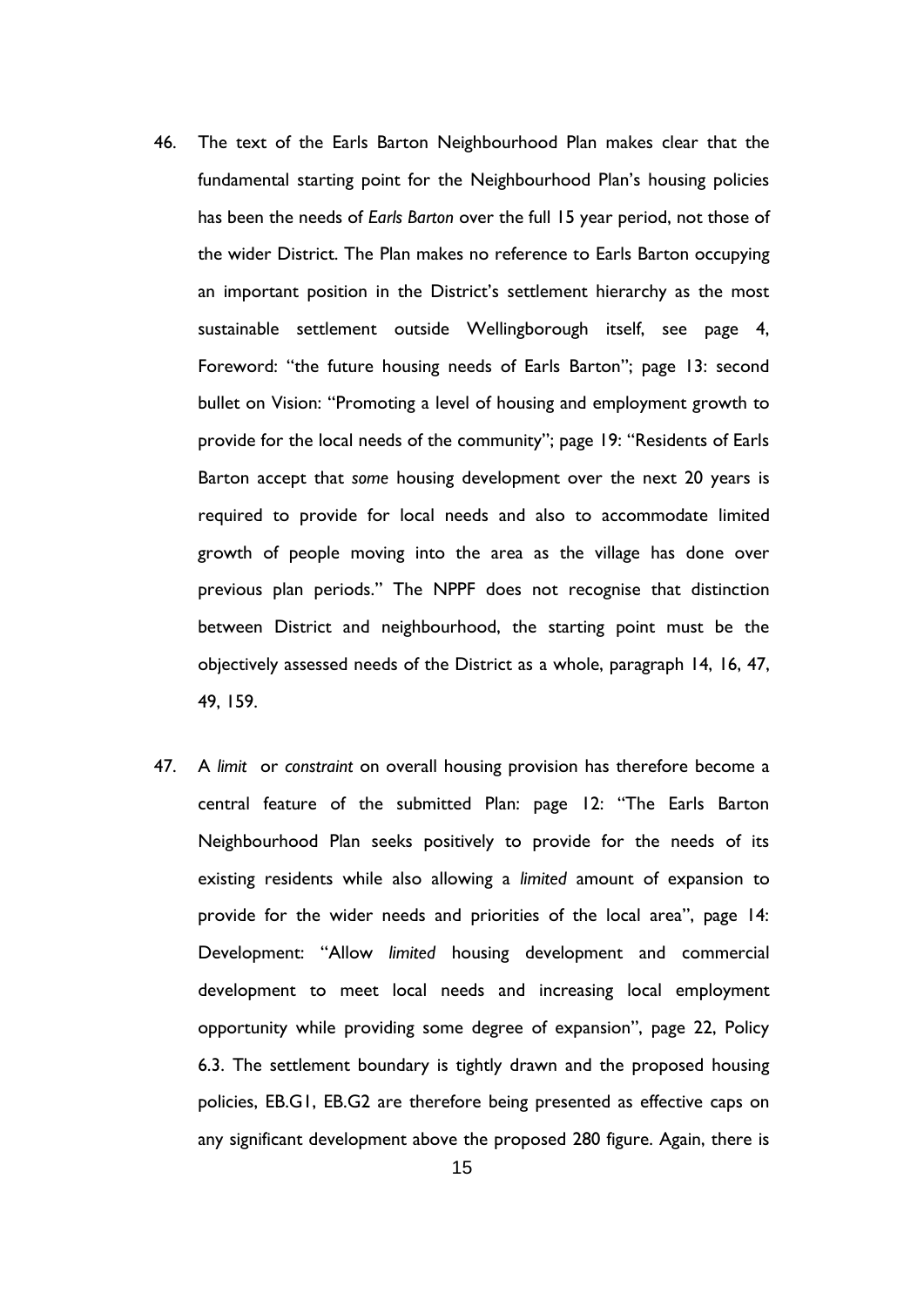clear conflict with the NPPF, especially given that such policies will become out of date *ab initio* when made under paragraph 49 and 14. It is axiomatic that advocating "limited growth" cannot be the same thing as "progrowth", or "growth sufficient to meet the needs of a rising population", or the "policy imperative" of "significantly boosting the supply of housing".

- 48. The evidence base for those housing constraint policies is near-identical to that relied upon by the Council and now under consideration in the main appeal proceedings, see EBNP Evidence Base Document, "Determining a House Target", page 3, paragraph 1.3: "Identifying a Rural Housing Target for the Joint Core Strategy" and Rural Housing targets for Wellingborough's Principal Villages". The origins of these documents is rather unclear but it appears that they have been based to a significant extent upon what communities are prepared to accept, which is disproportionately weighted in favour of objector responses, a form of unobjectively assessed need.
- 49. The figures contained within these documents are, in turn are closely related to the figures presented within the Interim Housing Statement which at the inquiry the Neighbourhood Plan's promoter echoed the Council's submissions that the Neighbourhood Plan was based on objectively assessed need. The Interim Housing Statement is, of course, no such thing, it is simply a piece of evidence, produced some 1-2 years before independent examination of the JCS for "Development Management Purposes". The true position is that the primary evidence base underlying the village boundary is of considerably older origin and is now wholly out of date: see page 18, paragraph 8.1: "Earl's Barton village boundary has been informed by the previous boundary identified for the Borough of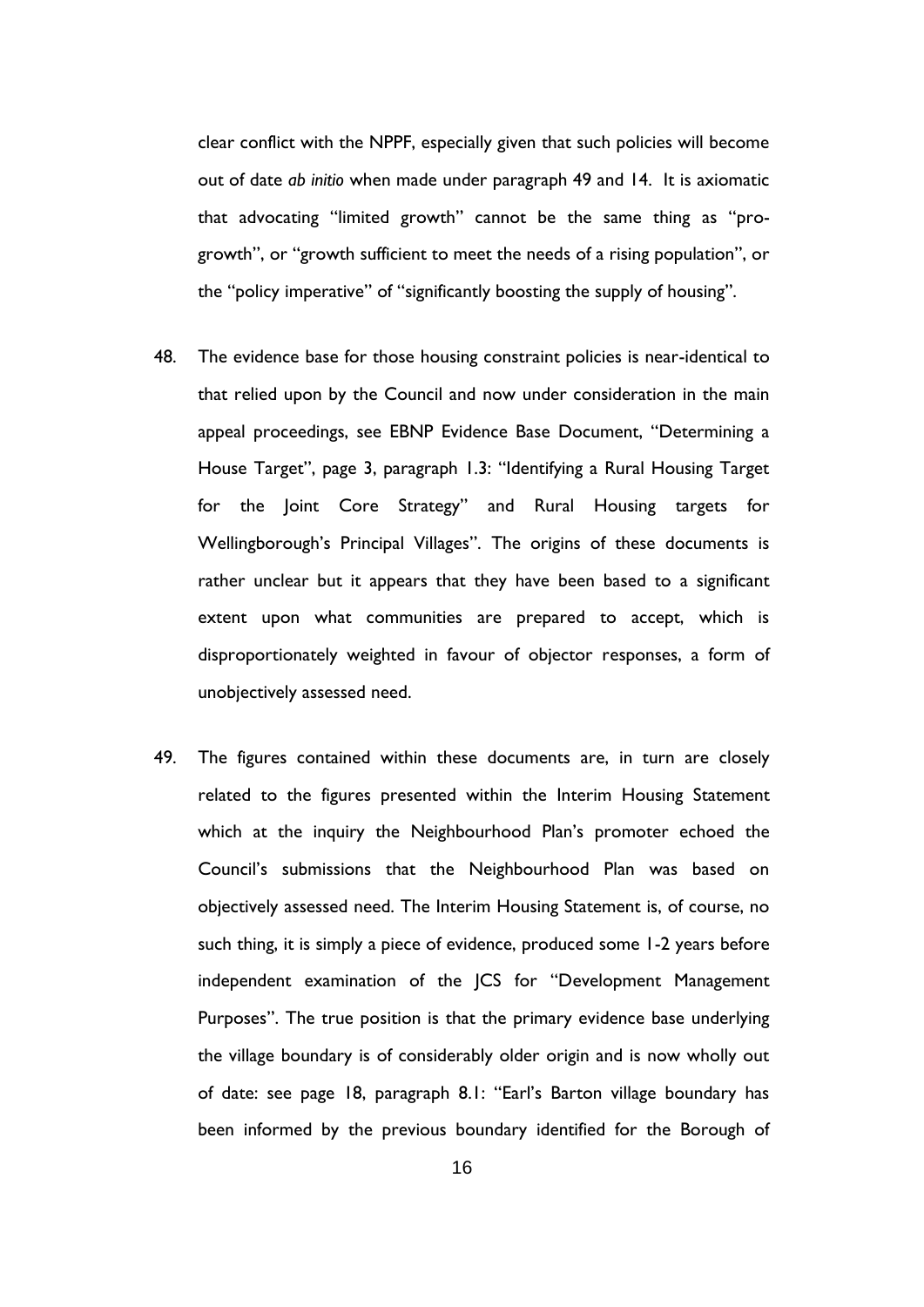Wellingborough Local Plan (1999) and the criteria used for defining this boundary have been adopted and slightly amended." Such evidence does not carry any greater weight when it is simply absorbed into a neighbourhood plan (in purported reliance on paragraph 8(2)(e) of Schedule 4B TCPA), it remains just as out of date and just as flawed as a basis for a plan-making decision.

50. In summary, the policy wording including a settlement boundary is flatly contrary to national policy on housing and is unlawful under  $8(2)(a)$ , (d) and (e) and should be removed in its entirety, as set out in the Proposed Modifications.

#### **2) Failure to carry out Site Assessment required under PPG**

- 51. PPG 'Neighbourhood Planning', paragraph 042, requires that where a plan allocates land then a site assessment should take place in accordance with PPG 'Housing and Economic Land Availability Assessment'.
- 52. There has been no site assessment in respect of Redrow's Station Road Site or any other, save for the allocated site.
- 53. No explanation has been provided in the supporting evidence, although the PPG is presently a material consideration under basic condition 8(2)(a) and this requirement had been public for some time preceding the examination, including in draft format since late 2013.
- 54. At the inquiry, it emerged that the constraint policies within the Plan stemmed from two pre-determined spatial priorities: (1) the Appeal site/land to the south outside of the boundary would not be allocated and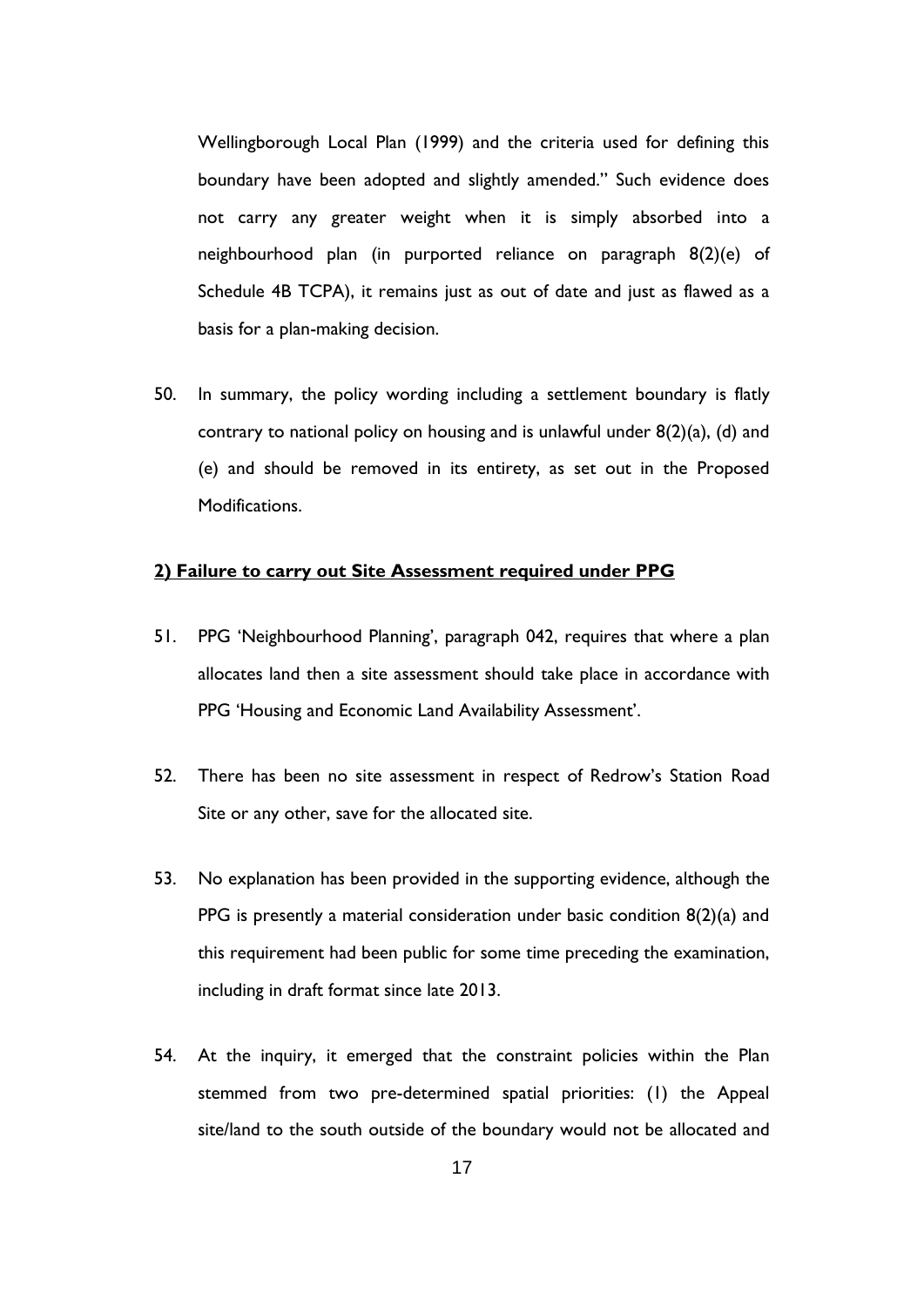(2) the only allocation would be to the north of the village (Crossexamination of Mr Wilson). Put bluntly, it appears that the Plan's authors did not begin the process with an open mind, ready to assess all sites in equal detail or any other allocation. Cllr Gough and Mr Wilson made submissions on "sustainability objections": notably the *localised* congestion and local parking problems at the Appeal Site, but none of these have been recorded within any kind of objective, systematic, evidence based assessment. Equally, such concerns have not been supported by any of the relevant providers of services, or statutory consultees, and none of which are dealt with in the Evidence Base.

- 55. The Regulation 14 and the present Regulation 16 submissions make clear how Pegasus' efforts to make contact with the Plan's promoters were ignored or rebuffed. That predetermination casts a major shadow over the Neighbourhood Plan promoters' claims as to the robustness of the evidence base and the plan preparation process.
- 56. Given that pre-determined context, the suggestion that the Plan is based on wide-ranging consultation or local community support needs to be approached with very considerable care. Such consultation as was carried out was rudimentary in the extreme, essentially comprising of a single leaflet, which referred to an overall figure of 400 houses within a circle that did not even cover the appeal site. The number of responses was limited, which should not be concealed by the presentation of percentages of those in favour. It was no replacement for a site assessment process.
- 57. Equally, at the inquiry there was much discussion about the contrasting merits of the northern site where permission has now been granted in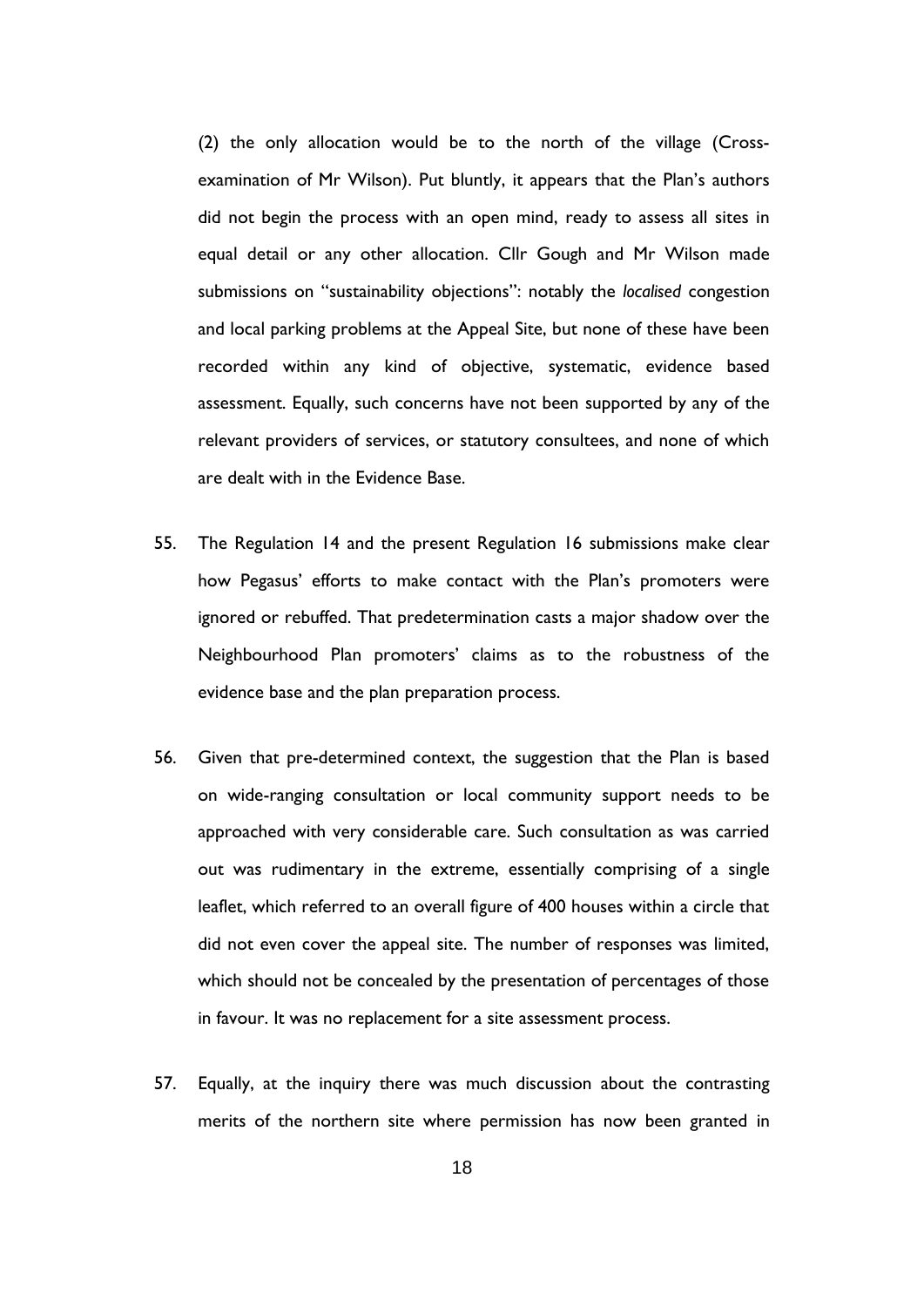contrast to the southern site. That is a complete diversion from the issue to be determined in the neighbourhood plan examination process. The development of the land to the South does not prevent the delivery of or conflict in any way with the allocation to the North. It is entirely artificial to present the Neighbourhood Plan as an either/or question: e.g. either the delivery of a site in the north with a playing pitch, or site to the south without. The clear requirement from PPG, 042, is that there must be an assessment of sites, and none has occurred.

58. In summary, the Examiner should therefore conclude that basic condition  $8(2)(a)$  has not been met, there has been a failure to have regard to a material consideration in the form of the relevant planning policy guidance. There has clear knock-on implications for  $8(2)(d)$ , (e) and (f), and is a further reason for the removal of the village boundary discussed above.

#### **(3) Strategic Environmental Assessment**

- 59. The existence, conduct and adequacy of an SEA goes to the core of compliance under paragraph 8(2)(f), and again interlocks with 8(2)(a) and (d). A significant error of law in SEA terms would amount to a failure to meet one of the basic conditions, and would in due course prevent recommendation by the Examiner.
- 60. In the present case, the Parish Council and District Council have not complied with the requirements of the SEA Directive and EAPP Regulations 2004 and have conducted SEA through an inadequate and essentially opaque screening exercise.

*Screening*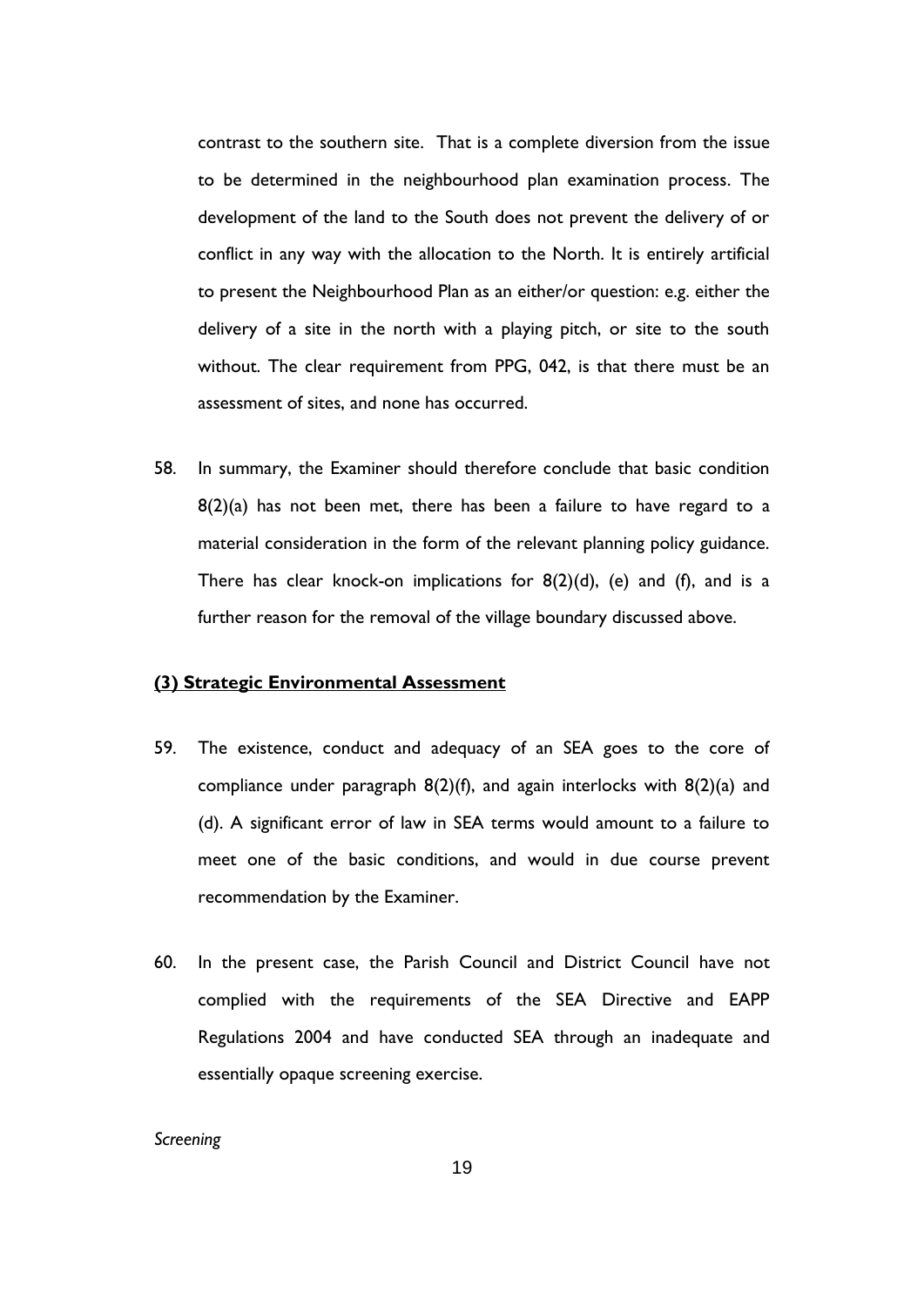61. Regulation 5 of the EAPP 2004 provides:

"5(1) Subject to paragraphs (5) and (6) and regulation 7, where–

(a) the first formal preparatory act of a plan or programme is on or after 21st July 2004; and

(b) the plan or programme is of the description set out in either paragraph (2) or paragraph (3),

the responsible authority shall carry out, or secure the carrying out of, an environmental assessment, in accordance with Part 3 of these Regulations, during the preparation of that plan or programme and before its adoption or submission to the legislative procedure.

(2) The description is a plan or programme which–

(a) is prepared for agriculture, forestry, fisheries, energy, industry, transport, waste management, water management, telecommunications, tourism, town and country planning or land use, and

(b) sets the framework for future development consent of projects listed in Annex I or II to Council Directive 85/337/EEC on the assessment of the effects of certain public and private projects on the environment, as amended by Council Directive 97/11/EC.

20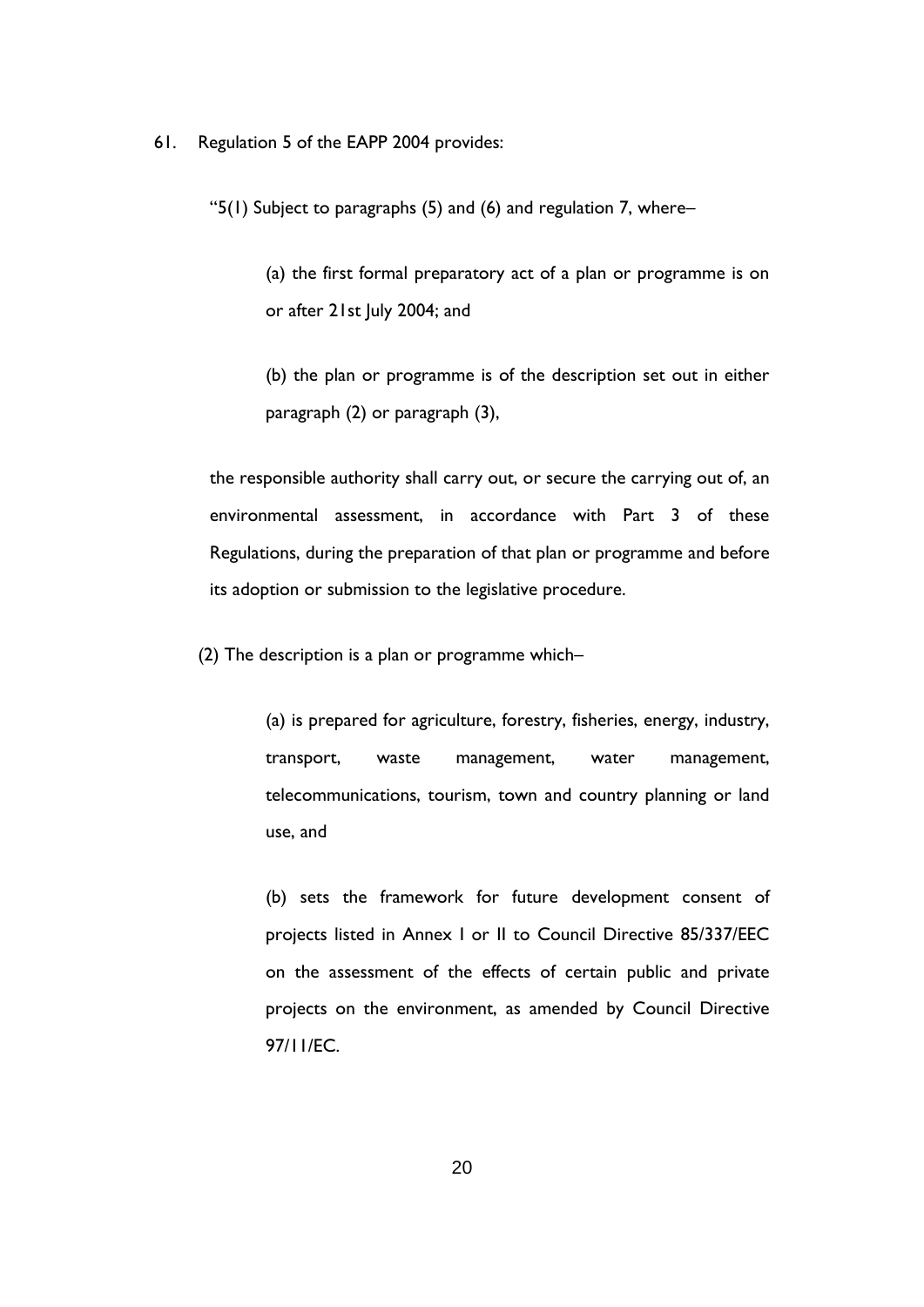(3) The description is a plan or programme which, in view of the likely effect on sites, has been determined to require an assessment pursuant to Article 6 or 7 of the Habitats Directive.

(4) Subject to paragraph (5) and regulation 7, where–

(a) the first formal preparatory act of a plan or programme, other than a plan or programme of the description set out in paragraph (2) or (3), is on or after 21st July 2004;

(b) the plan or programme sets the framework for future development consent of projects; and

(c) the plan or programme is the subject of a determination under regulation  $9(1)$  or a direction under regulation  $10(3)$  that it is likely to have significant environmental effects,

the responsible authority shall carry out, or secure the carrying out of, an environmental assessment, in accordance with Part 3 of these Regulations, during the preparation of that plan or programme and before its adoption or submission to the legislative procedure.

…

(6) An environmental assessment need not be carried out–

(a) for a plan or programme of the description set out in paragraph (2) or (3) which determines the use of a small area at local level; or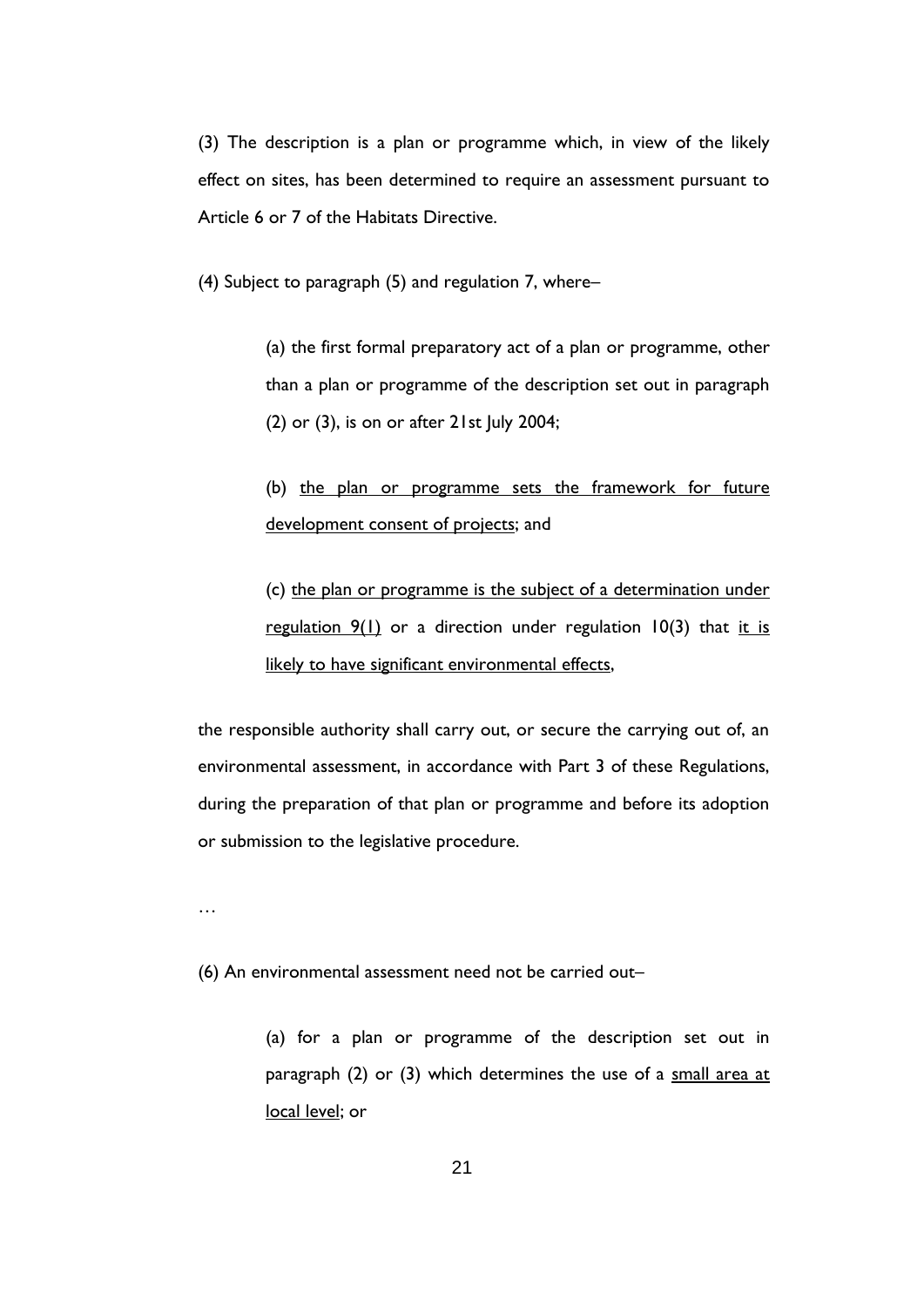(b) for a minor modification to a plan or programme of the description set out in either of those paragraphs,

unless it has been determined under regulation 9(1) that the plan, programme or modification, as the case may be, is likely to have significant environmental effects, or it is the subject of a direction under regulation  $10(3)$ .

62. Regulation 9 provides:

(1) The responsible authority shall determine whether or not a plan, programme or modification of a description referred to in–

(a) paragraph  $(4)(a)$  and  $(b)$  of regulation 5;

(b) paragraph (6)(a) of that regulation; or

(c) paragraph (6)(b) of that regulation,

is likely to have significant environmental effects.

(2) Before making a determination under paragraph (1) the responsible authority shall–

> (a) take into account the criteria specified in Schedule 1 to these Regulations; and

(b) consult the consultation bodies.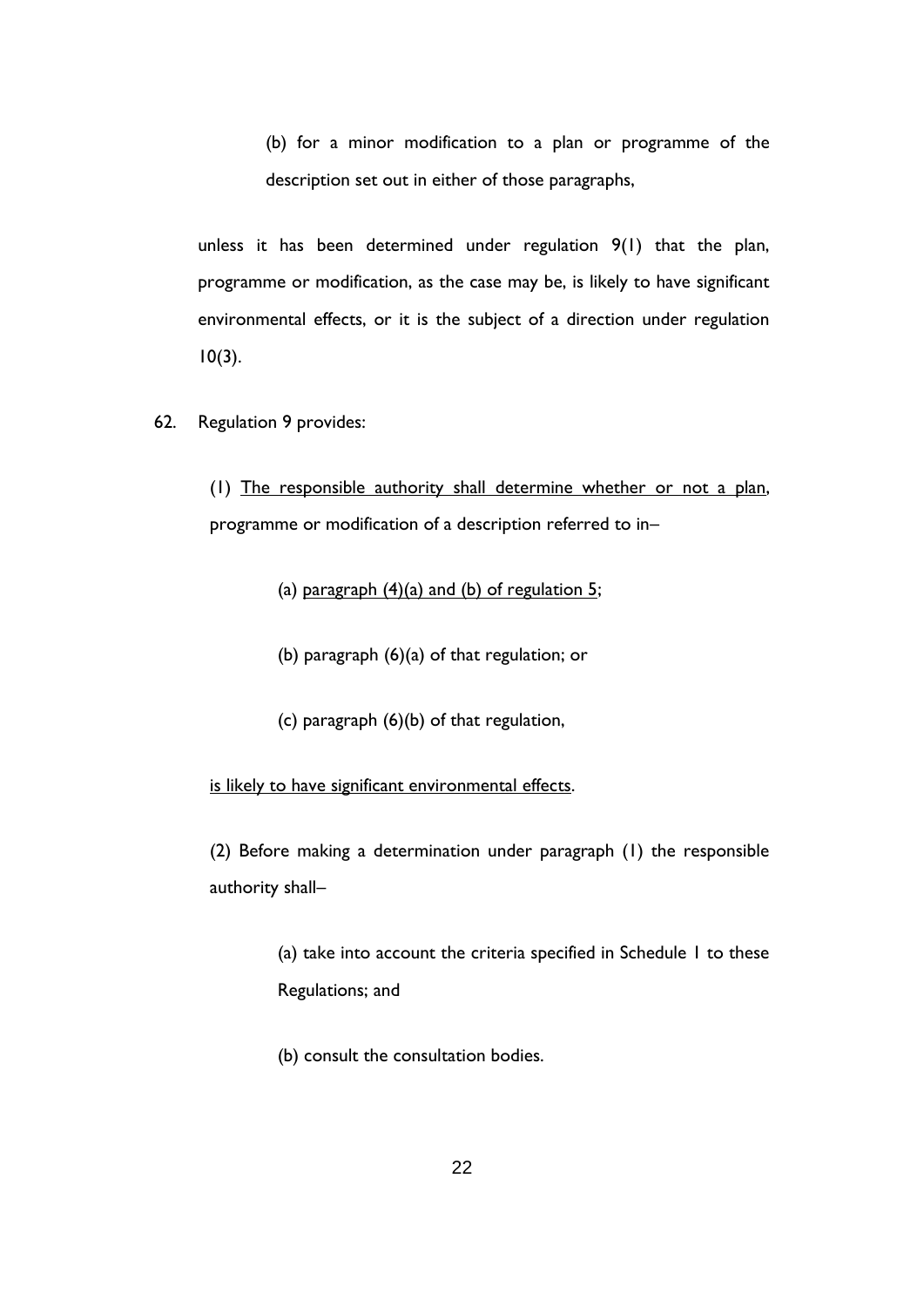(3) Where the responsible authority determines that the plan, programme or modification is unlikely to have significant environmental effects (and, accordingly, does not require an environmental assessment), it shall prepare a statement of its reasons for the determination.

63. Schedule 1 sets out a number of criteria:

"The characteristics of plans and programmes, having regard, in particular, to–

(a) the degree to which the plan or programme sets a framework for projects and other activities, either with regard to the location, nature, size and operating conditions or by allocating resources;

(b) the degree to which the plan or programme influences other plans and programmes including those in a hierarchy;

(c) the relevance of the plan or programme for the integration of environmental considerations in particular with a view to promoting sustainable development;

(d) environmental problems relevant to the plan or programme; and

(e) the relevance of the plan or programme for the implementation of [EU] legislation on the environment (for example, plans and programmes linked to waste management or water protection).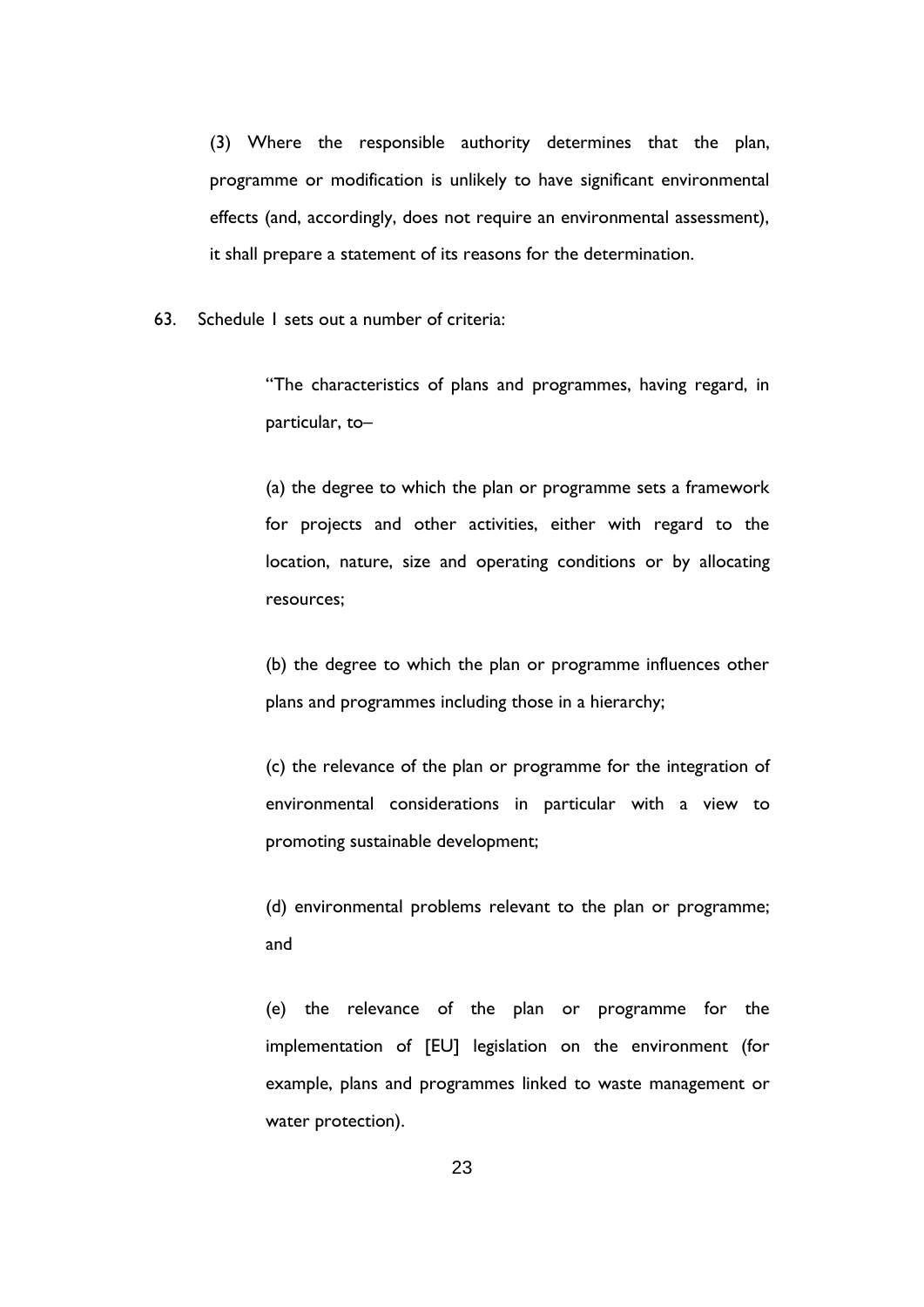Characteristics of the effects and of the area likely to be affected, having regard, in particular, to–

(a) the probability, duration, frequency and reversibility of the effects;

(b) the cumulative nature of the effects;

(c) the transboundary nature of the effects;

(d) the risks to human health or the environment (for example, due to accidents);

(e) the magnitude and spatial extent of the effects (geographical area and size of the population likely to be affected);

(f) the value and vulnerability of the area likely to be affected due to–

(i) special natural characteristics or cultural heritage;

(ii) exceeded environmental quality standards or limit values; or

(iii) intensive land-use;

#### and

(g) the effects on areas or landscapes which have a recognised national, Community or international protection status.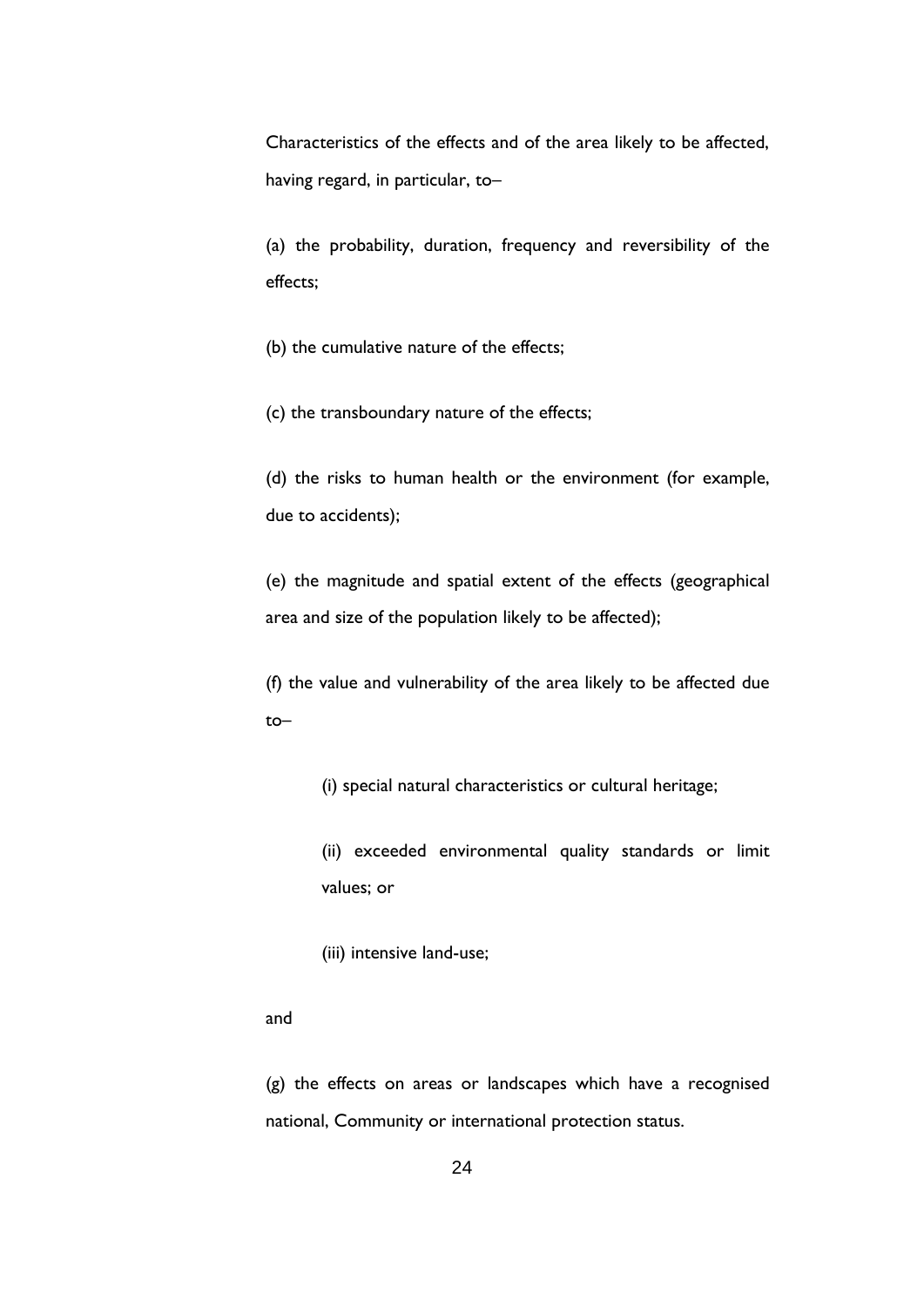#### 64. Regulation 11 provides:

"(1) Within 28 days of making a determination under regulation  $9(1)$ , the responsible authority shall send to each consultation body–

(a) a copy of the determination; and

(b) where the responsible authority has determined that the plan or programme does not require an environmental assessment, a statement of its reasons for the determination.

(2) The responsible authority shall–

(a) keep a copy of the determination, and any accompanying statement of reasons, available at its principal office for inspection by the public at all reasonable times and free of charge; and

(b) within 28 days of the making of the determination, take such steps as it considers appropriate to bring to the attention of the public–

> (i) the title of the plan, programme or modification to which the determination relates;

> (ii) that the responsible authority has determined that the plan, programme or modification is or is not likely to have significant environmental effects (as the case may be) and, accordingly, that an environmental assessment is or is not

> > 25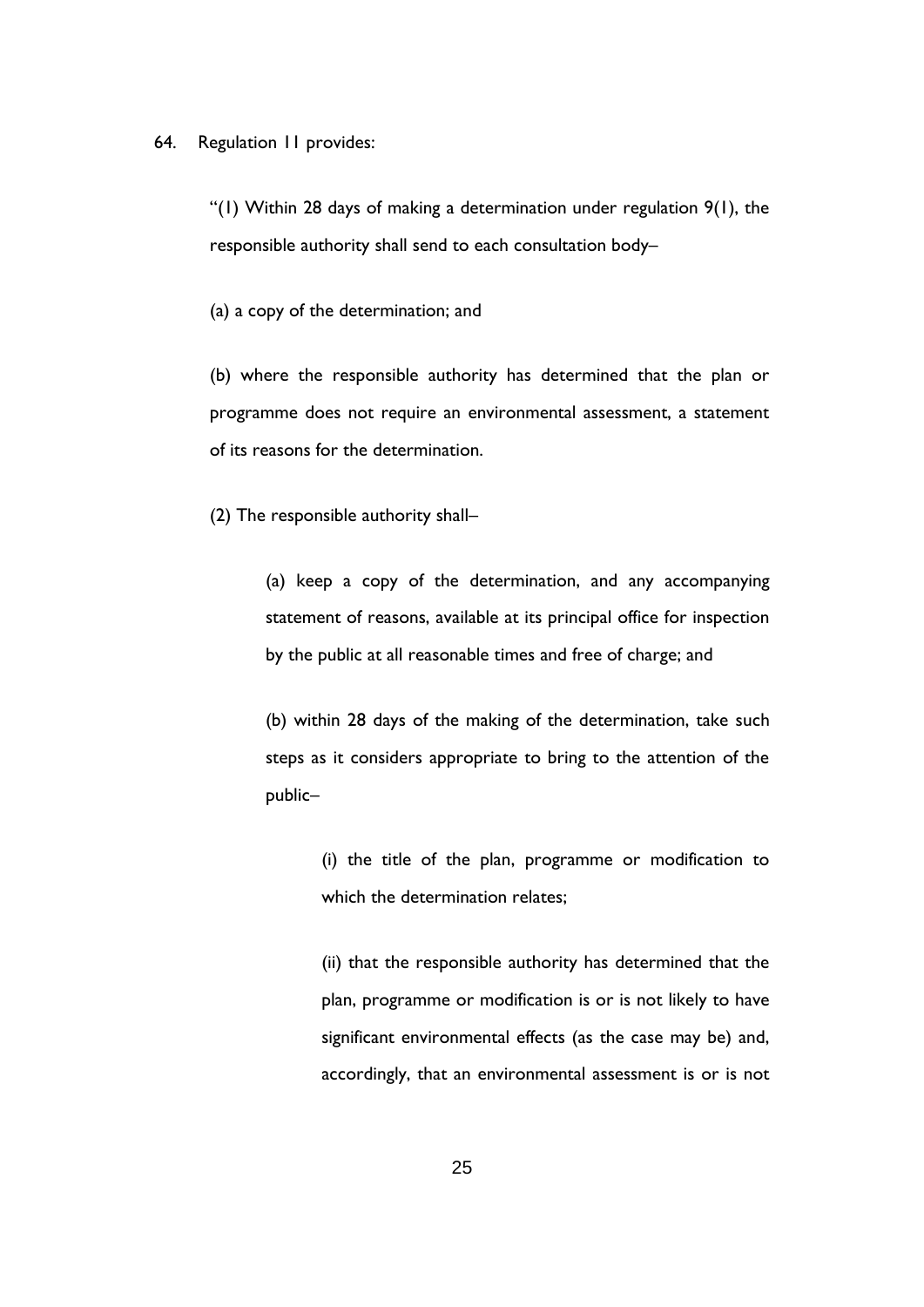required in respect of the plan, programme or modification; and

(iii) the address (which may include a website) at which a copy of the determination and any accompanying statement of reasons may be inspected or from which a copy may be obtained."

- 65. The Council's Determination is based upon a Screening Report which has never been made public. There is no reference to any applicable policy, guidance or case law on the correct operation of the Strategic Environmental Assessment Directive in the final determination.
- 66. Article 3(1) and (2) of the SEA Directive and Regulation 5 above make clear that the concept of "setting the framework" for future development consent is a very important consideration in SEA terms.
- 67. It has been established by the Court of Justice of the European Union that "The fact that the adoption of a plan/programme is not compulsory does mean that SEA is not required for "plans and programmes whose adoption is regulated by national legislative or regulatory provisions, which determine the competent authorities for adopting them and the procedure for preparing them, must be regarded as 'required' within the meaning, and for the application, of [the SEA Directive ]" (C567/10 *InterEnvironnement Bruxelles ASBL v Région de BruxellesCapitale* [2010] ECR I5611).
- 68. On the basis of that authority, it has been established that SEA can be a requirement for Supplementary Planning Documents (SPDs) (*R (West Kensington Estates Tenants & Residents' Association) v Hammersmith and*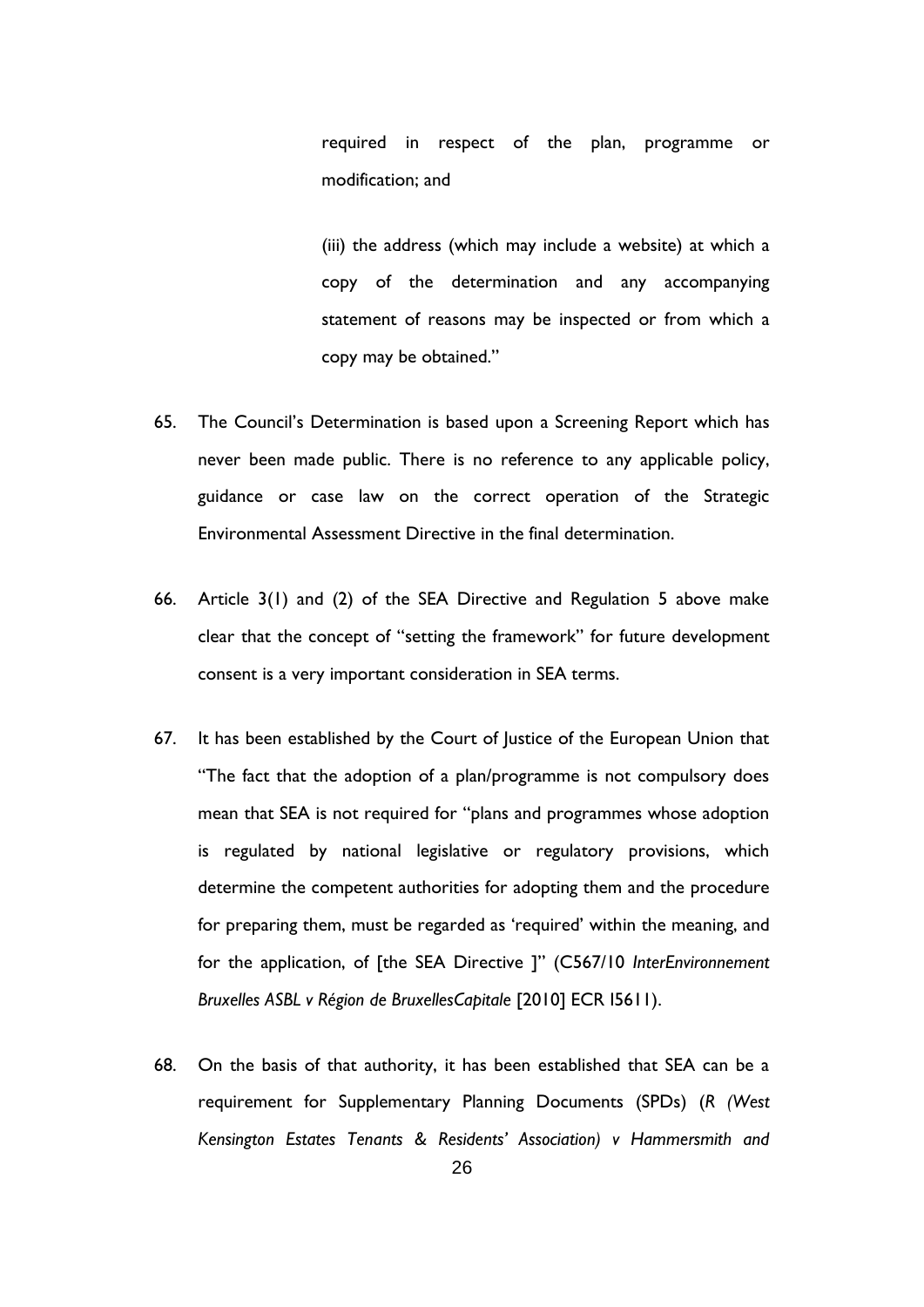*Fulham LBC* [2013] EWHC 2834), and there are now a number of neighbourhood plans that have been subject to strategic environmental assessment (albeit that failings in the SEA form part of the challenge to the Neighbourhood Plans at Winsford and Winslow).

- 69. Article 5(1) of the SEA Directive and Regulations 8 and 12 provide that the environmental report should identify, describe and evaluate "the likely significant effects on the environment of implementing the plan or programme, and reasonable alternatives taking into account the objectives and the geographical scope of the plan or programme".
- 70. The OPDM's *Practical Guide to the Strategic Environmental Assessment Directive* (2004) provides:

"2.12 Under Article 3(3) and 3(4), environmental assessment is required for certain categories of plans and programmes only where they are determined to be likely to have significant environmental effects. Plans and programmes in these categories are:

• Plans and programmes of the types listed in Article 3(2) which determine the use of small areas at local level, or which are minor modifications to plans and programmes;

• Plans and programmes of types which are not listed in Article 3(2), which set the framework for future development consent of projects (not limited to projects listed in the Annexes to the EIA Directive).

2.13 The European Commission guidance (paragraphs 3.33–3.35) suggests that plans or programmes which determine the use of small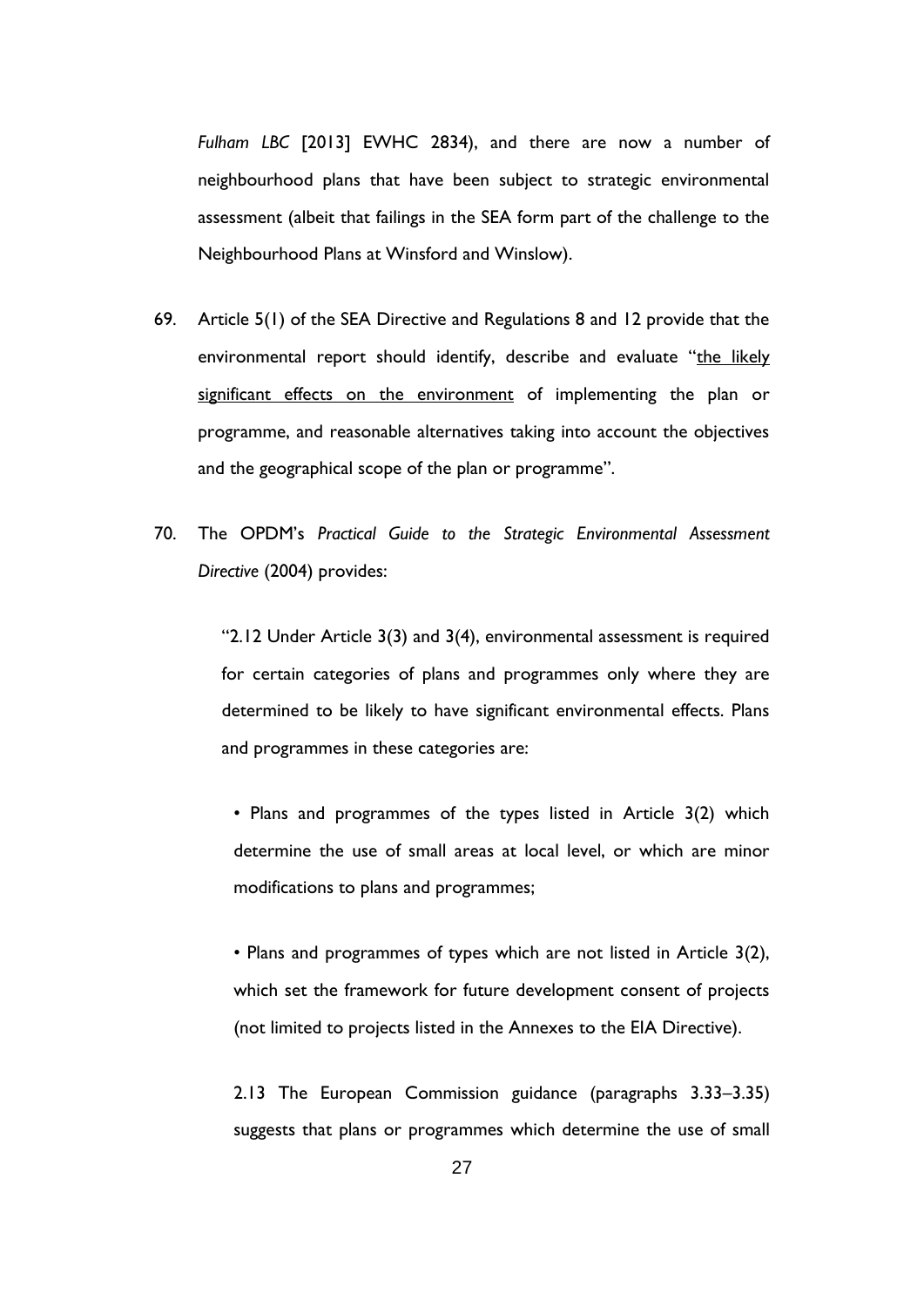areas at local level might include "a building plan which, for a particular, limited area, outlines details of how buildings must be constructed, determining, for example, their height, width or design…. The complete phrase … makes it clear that the whole of a local authority area could not be excluded (unless it were itself small). …The key criterion for the application of the Directive, however, is not the size of area covered but whether the plan or programme would be likely to have significant environmental effects".

71. "Effects" may be both positive and negative. In the *Practical Guide to the Strategic Environmental Assessment Directive*, it is explained that:

> "*B3 – Predicting the effects of the plan or programme, including alternatives*

5.B.9 Prediction of effects involves:

• Identifying the changes to the environmental baseline which are predicted to arise from the plan or programme, including alternatives. The predicted effects of alternatives can be compared with each other, or with 'no plan or programme' and/or 'business as usual' scenarios where these exist, and against the SEA objectives.

• Describing these changes in terms of their magnitude, their geographical scale, the time period over which they will occur, whether they are permanent or temporary, positive or negative, probable or improbable, frequent or rare, and whether or not there are secondary, cumulative and/or synergistic effects."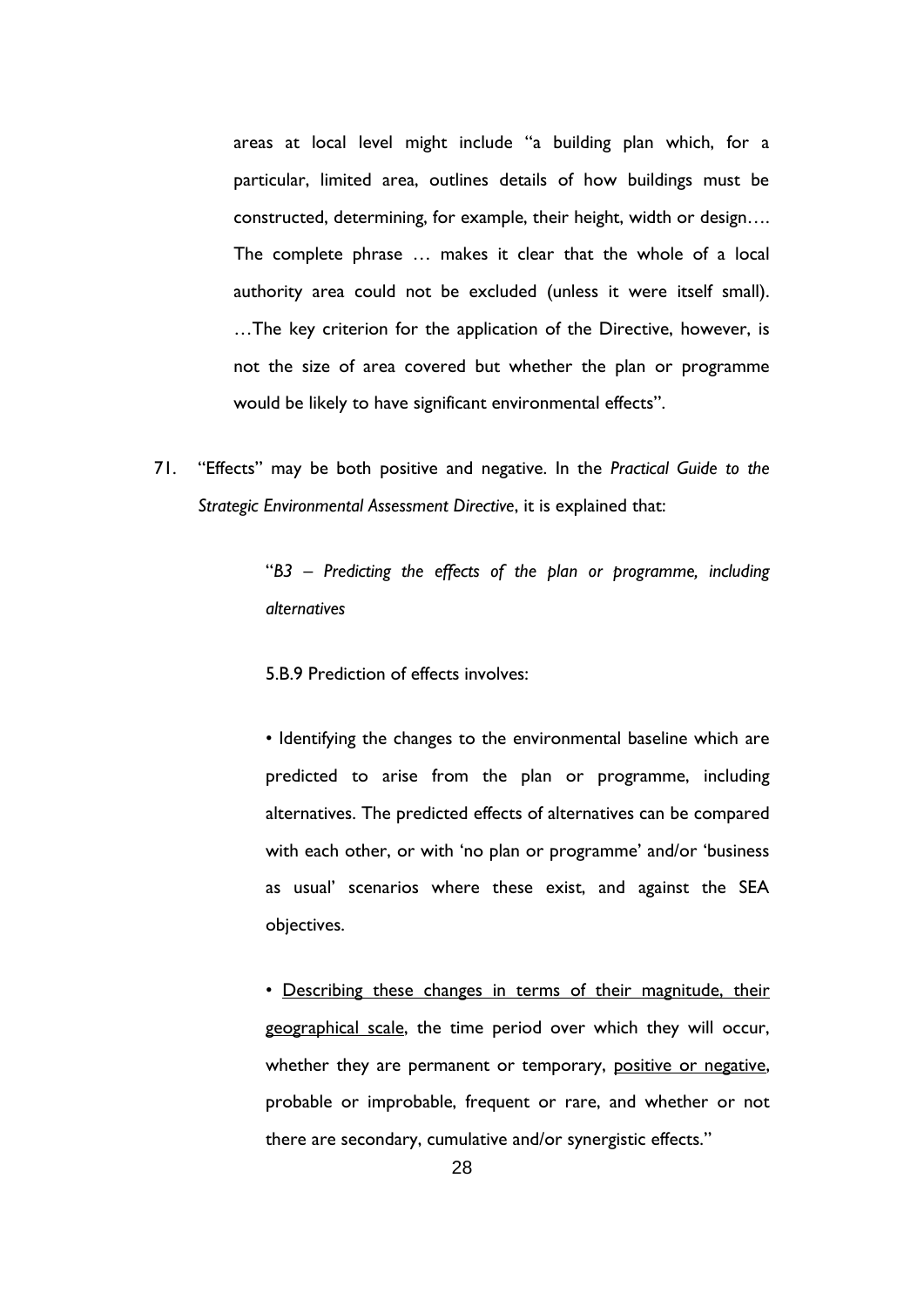72. PPG, *SEA and SA*, Paragraph 027 and 028 provide:

*Does a neighbourhood plan require a strategic environmental assessment?* 

In some limited circumstances, where a neighbourhood plan could have significant environmental effects, it may fall within the scope of the Environmental Assessment of Plans and Programmes Regulations 2004 and so require a strategic environmental assessment. One of the basic conditions that will be tested by the independent examiner is whether the making of the neighbourhood plan is compatible with European Union obligations (including under the Strategic Environmental Assessment Directive).

Whether a neighbourhood plan requires a strategic environmental assessment, and (if so) the level of detail needed, will depend on what is proposed in the draft neighbourhood plan. A strategic environmental assessment may be required, for example, where:

#### •a neighbourhood plan allocates sites for development

•the neighbourhood area contains sensitive natural or heritage assets that may be affected by the proposals in the plan

•the neighbourhood plan may have significant environmental effects that have not already been considered and dealt with through a sustainability appraisal of the Local Plan.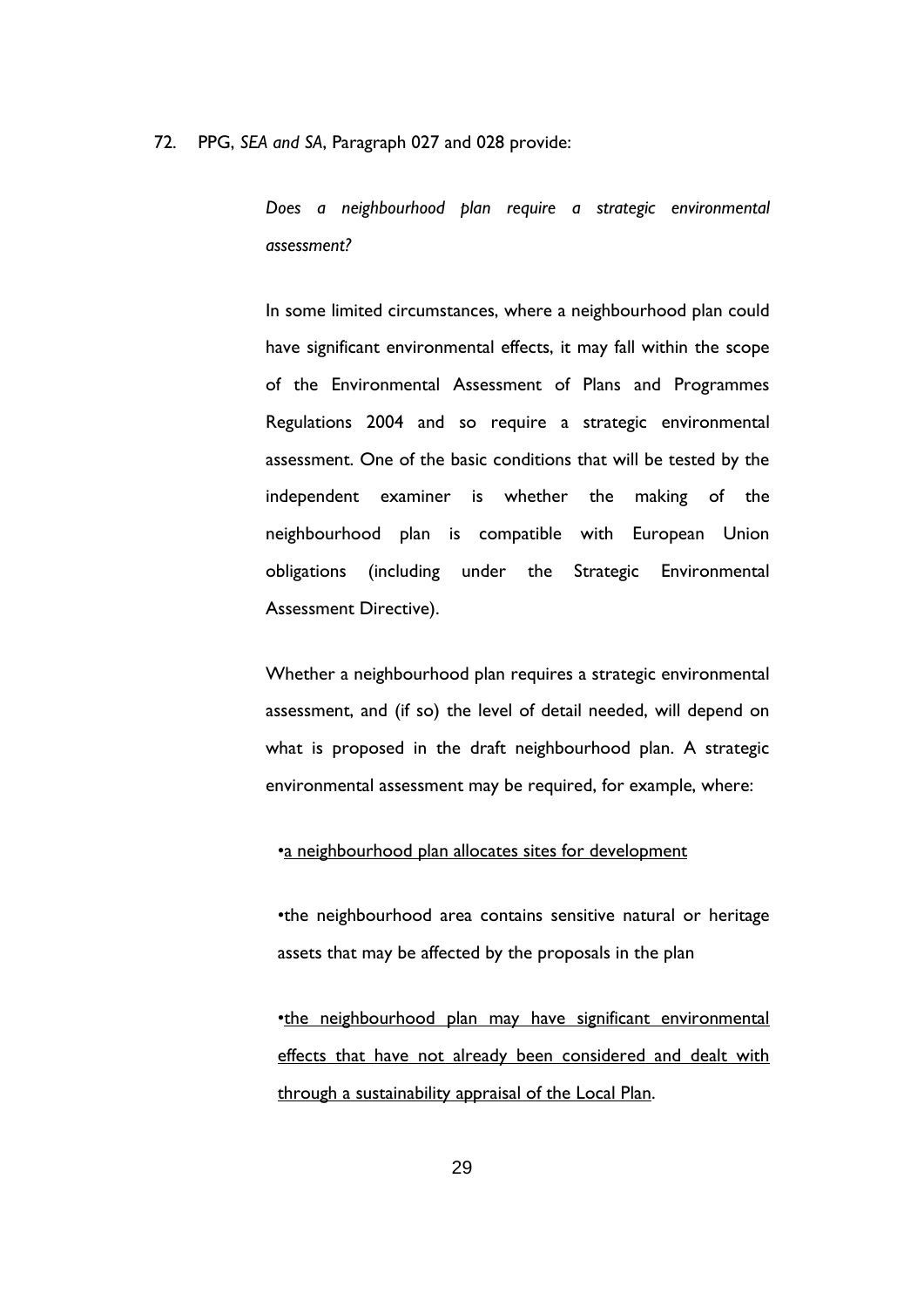*How do you know if a draft neighbourhood plan might have significant environmental effects?*

To decide whether a draft neighbourhood plan might have significant environmental effects, its potential scope should be assessed at an early stage against the criteria set out in Schedule 1 to the Environmental Assessment of Plans and Programmes Regulations 2004.

The local planning authority should put in place a process to provide a screening opinion to the qualifying body on whether the proposed neighbourhood plan will require a strategic environmental assessment. The qualifying body should work with the local planning authority to be sure that the authority has the information it needs in order to provide a screening opinion.

When deciding on whether the proposals are likely to have significant environmental effects, the local planning authority should consult the statutory consultation bodies. Where the local planning authority determines that the plan is unlikely to have significant environmental effects (and, accordingly, does not require an environmental assessment), it should prepare a statement of its reasons for the determination. Where a statement of reasons is provided in respect of a neighbourhood plan a copy of the statement should be provided to the qualifying body in order that the statement can be made available to the independent examiner. For example by including it in the basic conditions statement.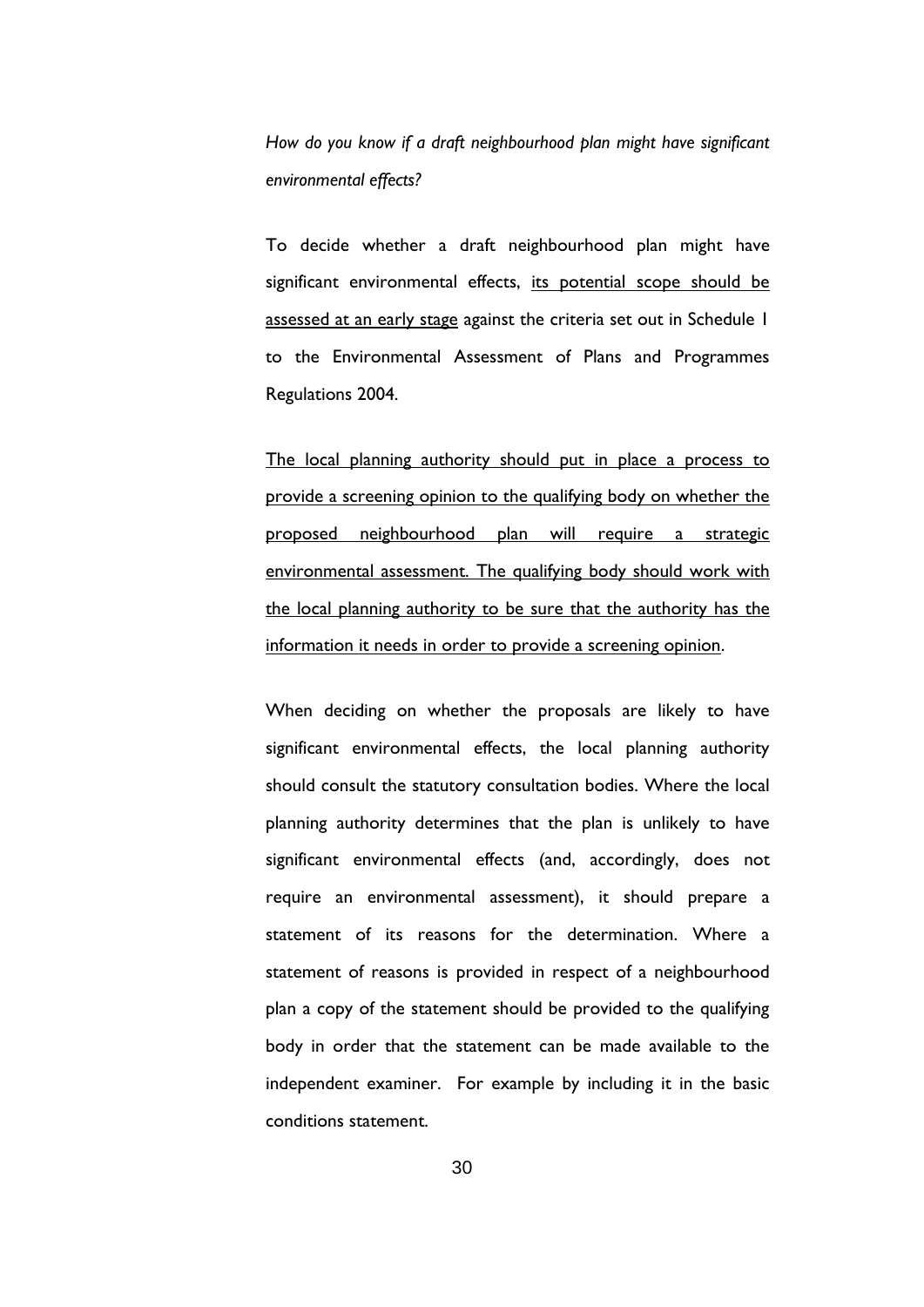Where a neighbourhood plan is likely to have a significant effect on the environment a strategic environmental assessment must be carried out."

- 73. There is additional guidance at paragraphs 029, 032, 033 which confirms that SEA decisions must inform the preparation of the neighbourhood plan at all relevant stage.
- 74. As at 30 January 2014, paragraph 027 was in a near-identical format, making an express reference to allocation.
- 75. As a plan that (at the very least) allocates land, the Borough Council appears to have failed to have regard to the Draft PPG as at 30 January 2014 and certainly as that policy now stands following publication (thereby catching basic condition  $8(2)(a)$ ). More pertinently, as a plan that seeks to place a moratorium on all development outside the tightly drawn village boundary for a 15 year period, there has been no ostensible attempt to assess what significant likely effects this policy constraint will have. This is further justification for SEA.

#### *SEA: Reasonable Alternatives*

76. Annex I of the Directive and Schedule 2 of the Regulations, notably paragraph (h)/paragraph 8 expands on Article 5(1) and Regulation 12 above and provides that (h): "an outline of the reasons for selecting the alternatives dealt with, and a description of how the assessment was undertaken including any difficulties (such as technical deficiencies or lack of know-how) encountered in compiling the required information;" (see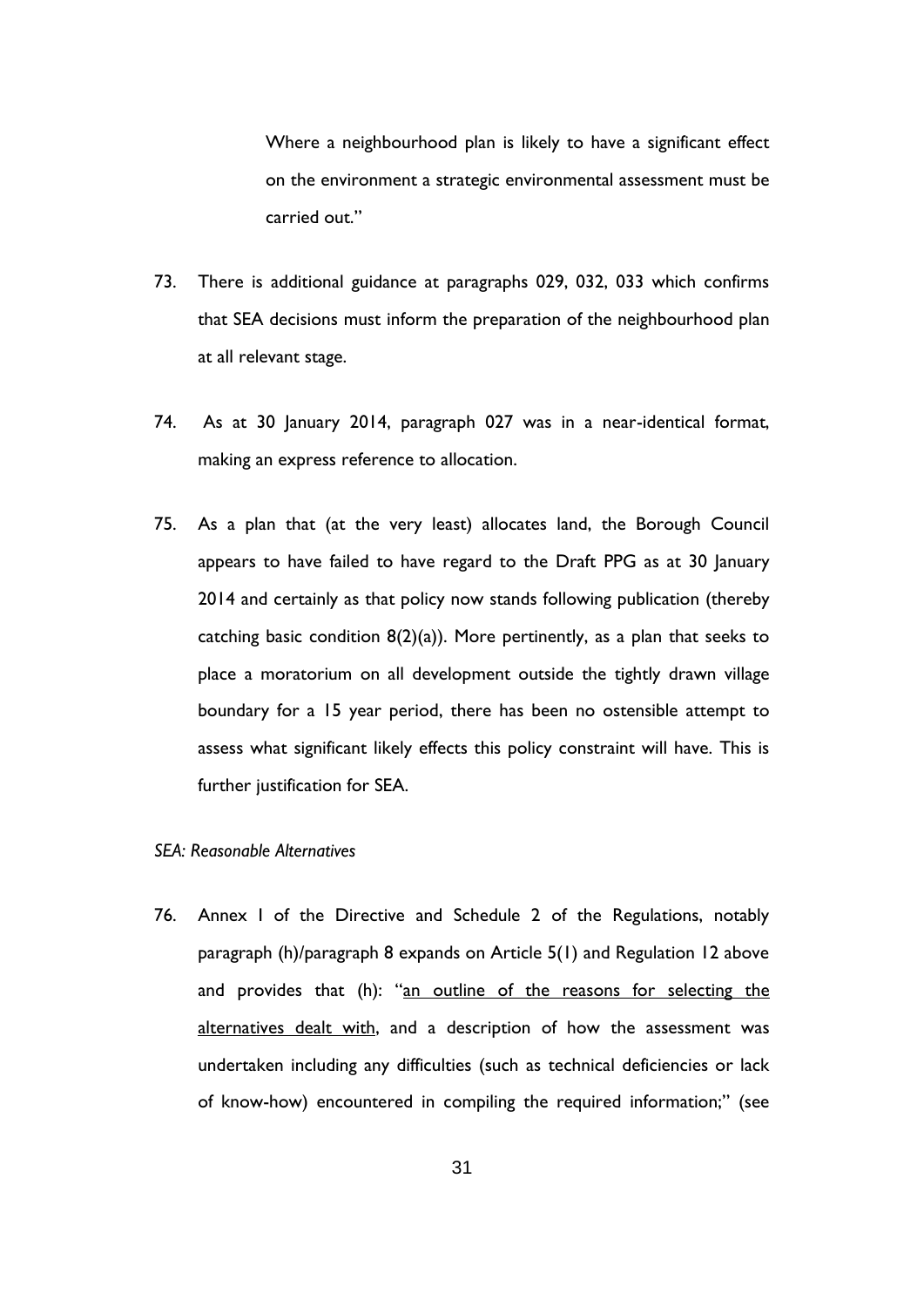the equivalent in Environmental Assessment of Plans and Programmes Regulations 2004, Regulation 12 and Schedule 1).

77. An SEA must then demonstrate "equal examination of the alternatives which it is reasonable to select for examination alongside whatever, even at the outset, may be the preferred option." (*Heard v Broadland DC* [2012] EWHC 344 (Admin), [71]; as approved in *Cogent Land LLP v Rochford DC* [2012] EWHC 2542 (Admin) and *R (Chalfont St Peter Parish Council) v Chiltern District Council* [2013] EWHC 1877, [29]). Most recently, Mr Justice Sales observed in *Ashdown Forest Economic Development LLP v SSCLG and Wealden DC* [2014] EWHC 406 (Admin), paragraphs 97-98 that:

> "97 A plan-making authority has an obligation under the SEA Directive to conduct an equal examination of alternatives which it regards as reasonable alternatives to its preferred option (interpreting the Directive in a purposive way, as indicated by the Commission in its guidance: see *Heard v Broadland DC* at [71]). The court will be alert to scrutinise its choices regarding reasonable alternatives to ensure that it is not seeking to avoid that obligation by saying that there are no reasonable alternatives or by improperly limiting the range of such alternatives which is identified. However, the Directive does not require the authority to embark on an artificial exercise of selecting as putative "reasonable alternatives," for full strategic assessment alongside its preferred option, alternatives which can clearly be seen, at an earlier stage of the iterative process in the course of working up a strategic plan and for good planning reasons, as not in reality being viable candidates for adoption.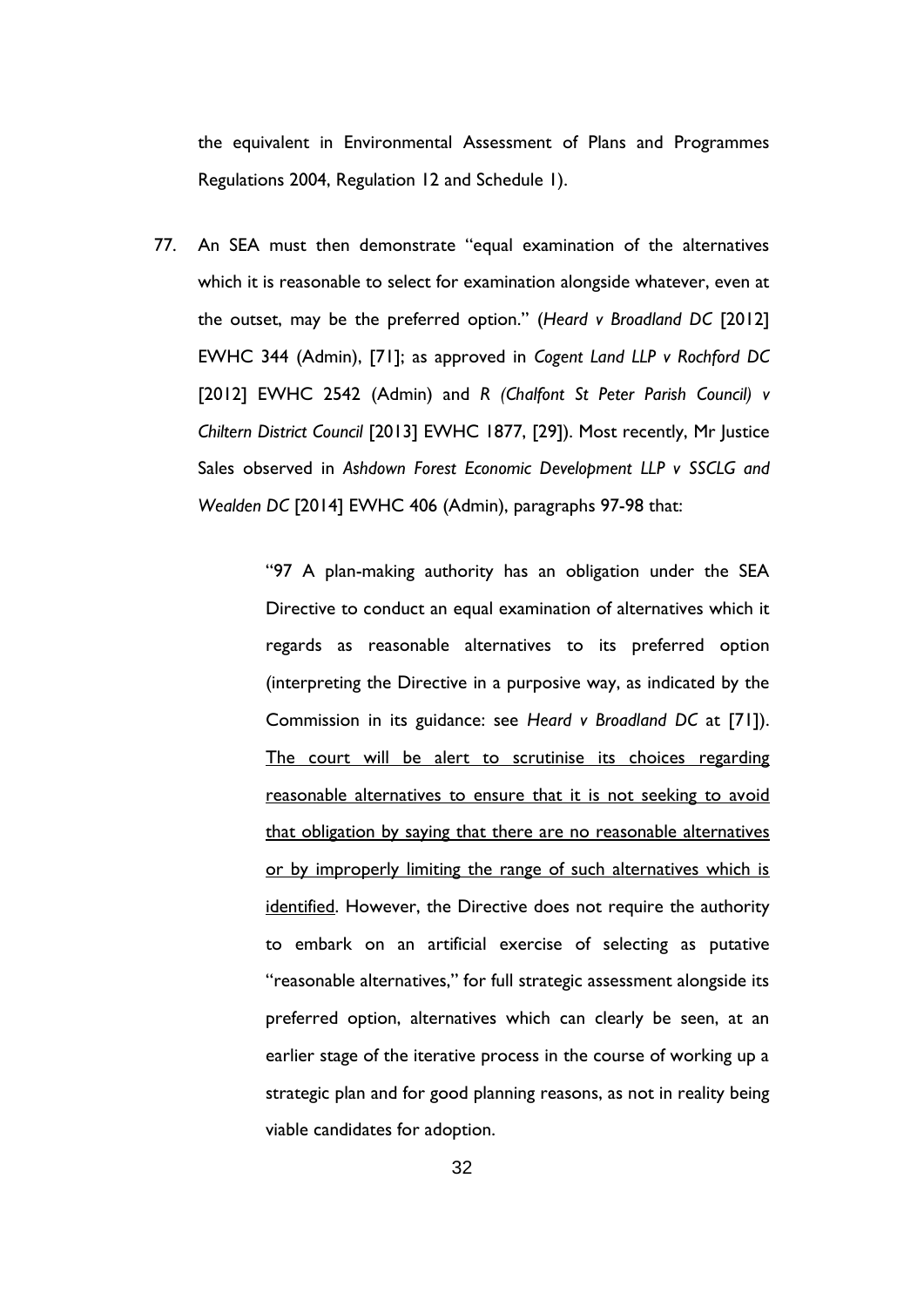98 In my judgment, that is the position in the present case, by contrast with the position in *Heard v Broadland DC* . In *Heard* , the plan-making authority failed to explain in outline its reasons for the selection of the alternatives dealt with at the various stages, and failed to explain why ultimately only the preferred option was chosen to go forward for full assessment (see [66] and [70]-[71]). In this case, however, WDC has made rational and lawful choices in narrowing down a field of six options, initially to three (Scenarios A, B and C), and then in choosing only to take Scenario C forward for full detailed strategic assessment. It has explained its reasons for doing so at each stage in some detail in, respectively, chapter 6 and chapter 8 of the Sustainability Appraisal.

78. In her decision in relation to the Slaugham Neighbourhood Plan, Examiner Ann Skippers concluded that the basic condition had not been met for various reasons relating to SEA, including a failure to set out reasonable alternatives:

> "7.26 The next stages of preparing an SEA (sometimes referred to as Stages B and C) would then include consideration of reasonable alternatives. Given that the plan allocates sites, this forms an important part of the plan. There is little information to demonstrate how reasonable alternatives were identified, how they were assessed and compared or why the chosen sites were selected. Although some of the allocated sites were selected as the Parish Council had control over them through ownership or part ownership and this in itself may be sufficient reason in regard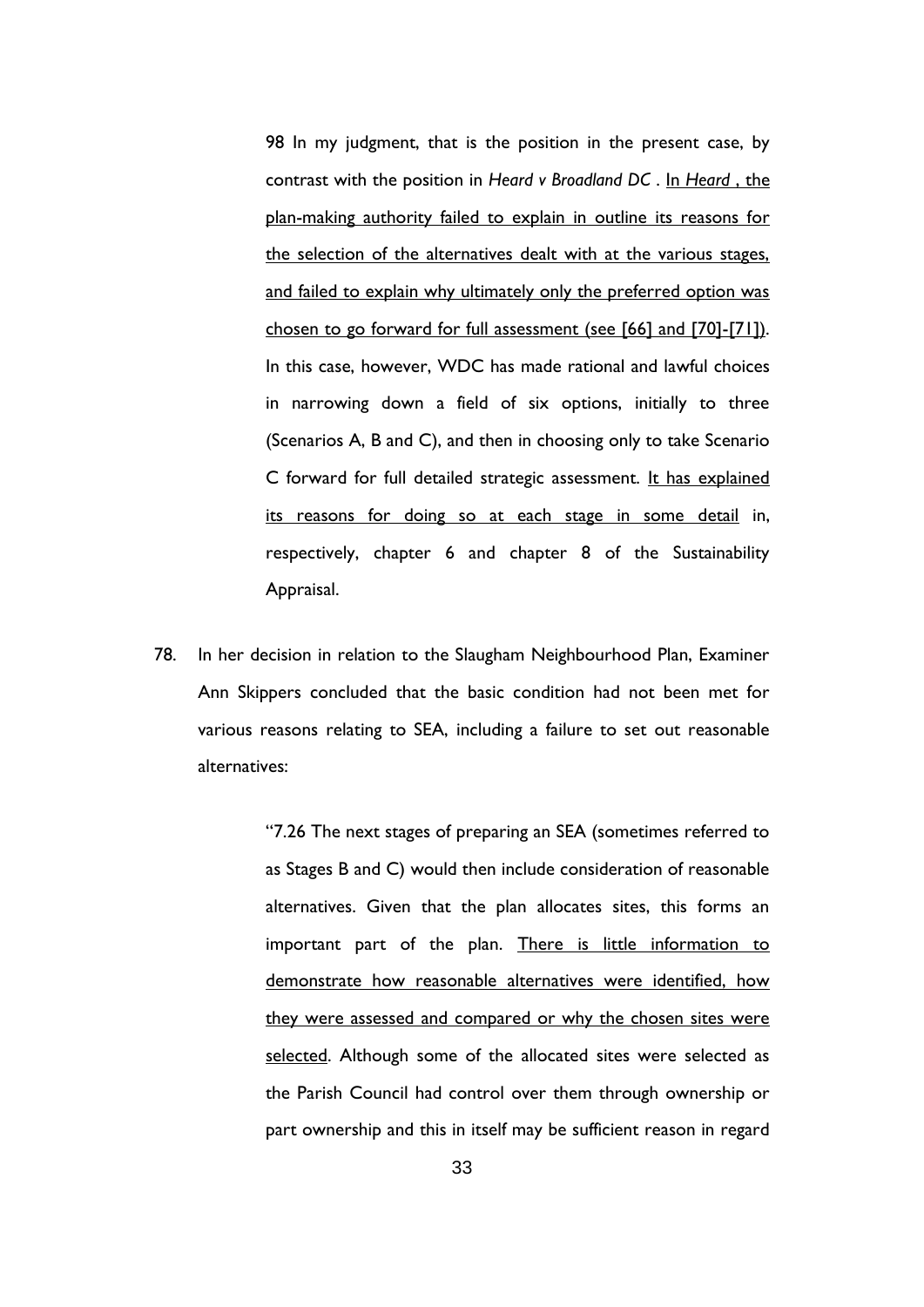to the SEA, it is not clear how reasonable alternatives were identified or assessed. These concerns have also been expressed in representations and at the hearing. This assessment should have formed part of the SEA process and informed the selection and refinement of the preferred options.

7.27 As the plan allocates sites, site-specific characteristics should have been identified. Instead the SEA relies on the use of some of the environmental criteria from a District level draft Sustainability Appraisal prepared in conjunction with the emerging District Local Plan. Those criteria therefore have not been tested as they form part of a suite of emerging documents at District level. In addition and arguably more importantly, those District level criteria may not be detailed or site-specific enough for use at the scale of the neighbourhood level or sufficient in themselves. Representations have also queried the criteria used.

7.28 The preparation of the Environmental Report (Stage C) must identify, describe and evaluate the likely significant effects on the environment of implementing the policies in the neighbourhood plan and of the reasonable alternatives taking into account the objectives and geographical scope of the plan. It should show how those requirements have been met. The SEA submitted does not do this adequately."

79. Where a neighbourhood plan restricts all development outside a settlement boundary, and in circumstances where a major site is wellknown to the plan-making qualifying body through an application (including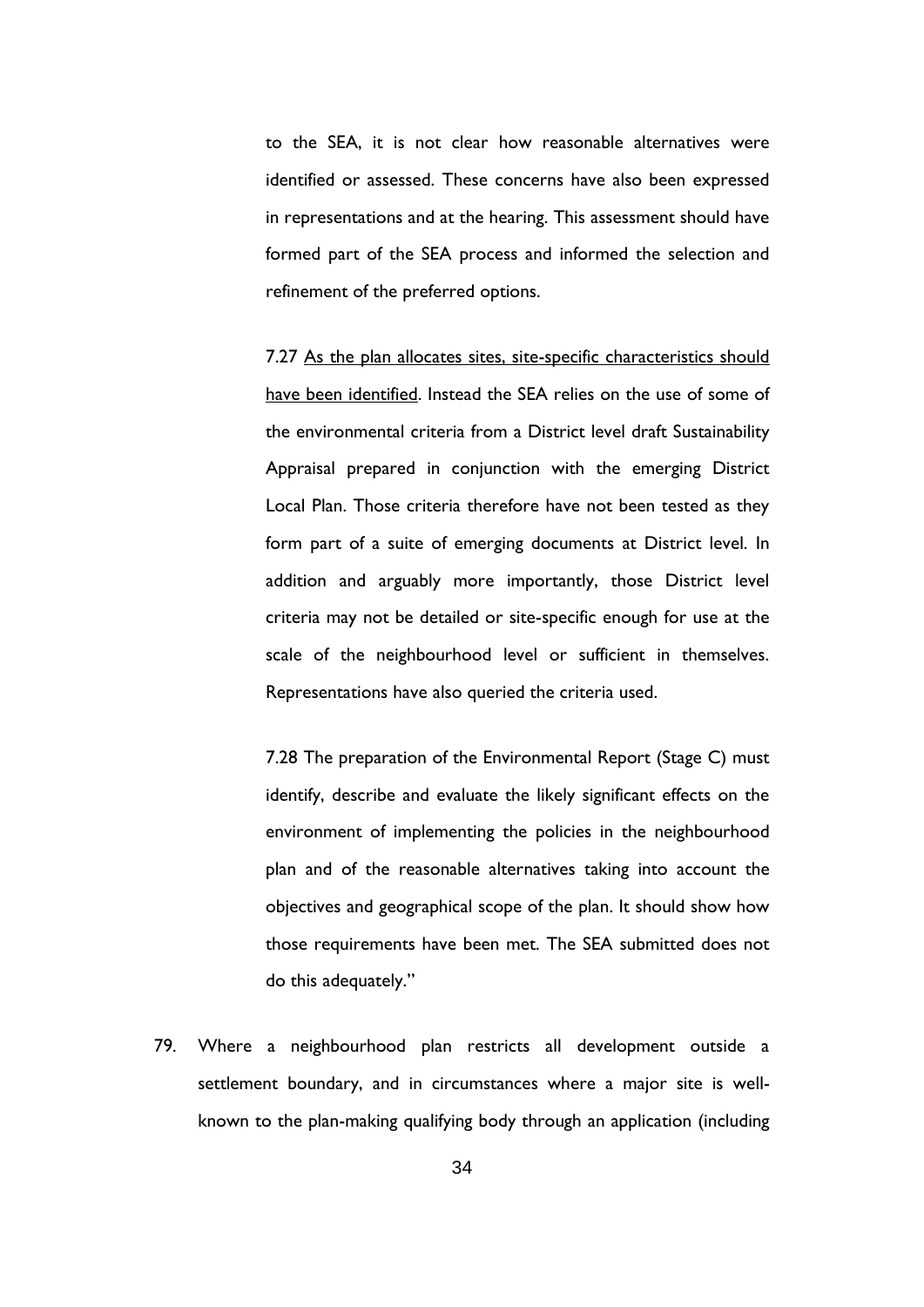a favourable Officer's Report recommending a grant of permission) and a forthcoming appeal, then that application is logically a reasonable alternative, alongside or in conjunction with a higher housing figure for the plan. Here, Option 3: Southern Development was expressly identified as one such alternative but was never subject to SEA.

- 80. There is a significant contrast here with the Tattenhall Neighbourhood Plan ("TNP") considered by the High Court in *BDW v CWACC.* The Earls Barton Neighbourhood Plan is a significantly more ambitious plan than the TNP, given its intention to (a) allocate at an identified site; and (b) restrict all further development. As a consequence it must be subject to much greater testing and scrutiny.
- 81. At [72], the judge recognised that the fact that the settlement boundary limit in Policy 1 had been removed was an important factor in the approach to be taken to reasonable alternatives. Whilst Policy 1 of the TNP was cast by the Defendant Council as simply one part of the development plan with allocations to follow in due course through the emerging plan which was approaching examination, the EBNP simply determines that there will be no further new development and sets the development framework for all future consents in the plan period through the settlement boundary at a time when the overall housing requirement has not been confirmed.
- 82. If the Local Plan does not proceed to adoption and is delayed as has happened in numerous cases, then for several years, until the new local plan is adopted, the neighbourhood plan will constitute the main development plan document for housing applications for the purposes of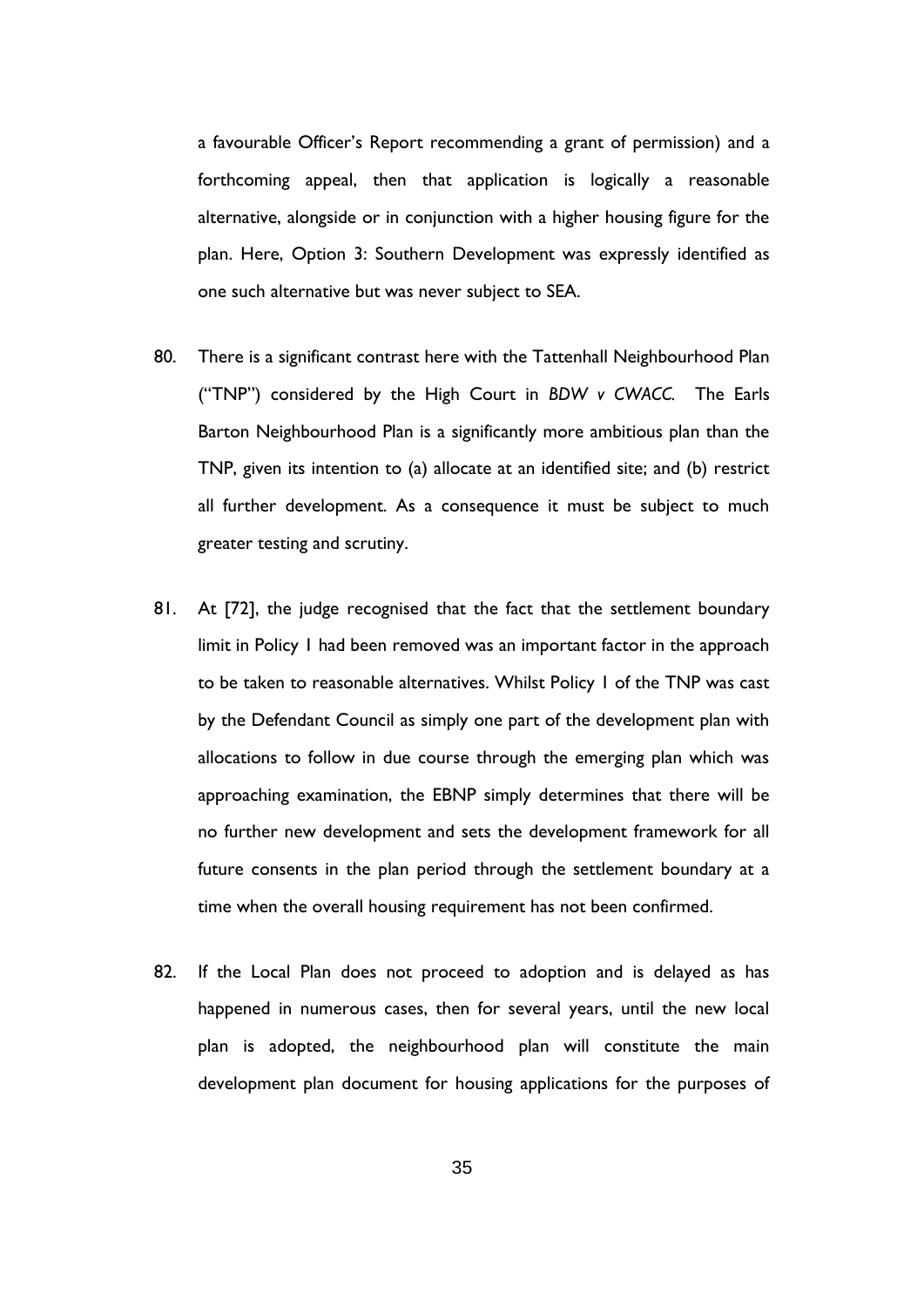section 70 TCPA 1990, containing the only up-to-date strategic housing policies for the neighbourhood plan area.

- 83. At [68], specific reference is made to CWACC's Officer recording that Policy 1: "was considered to be the only reasonable approach to housing taken in the Neighbourhood Development Plan that would… be supported by the community at referendum stage."
- 84. That is not the correct approach for addressing the requirements of the SEA or plan making reasonableness of alternatives is to be assessed not by reference to what can be voted upon but the reasonable alternatives for delivery. The description at J/74-75 of the assessment of reasonable alternatives as a pure question of planning judgment is incorrect; it is a mixed question of fact and law. With respect to the judge, *Persimmon Homes (Thames Valley) Ltd v Taylor Woodrow Homes Ltd* [2006] 1 WLR 334, [22] is not applicable to SEA in this manner.
- 85. At [69], [72]-[75], the judge further records and then agrees with the Council's approach that strategic environmental assessment will take place in higher level development plan documents, notably the emerging CWCLP. As observed above, the relevant emerging JCS may be stalled. There is no higher-level SEA that can cover the allocations at the correct time, and the potential for increased numbers have not been assessed.
- 86. At [70], it appears that the court placed some substantial weight on the fact that submissions on strategic environmental assessment were not raised before the Examiner. That will not be mirrored in the present case.

## **Summary Conclusion**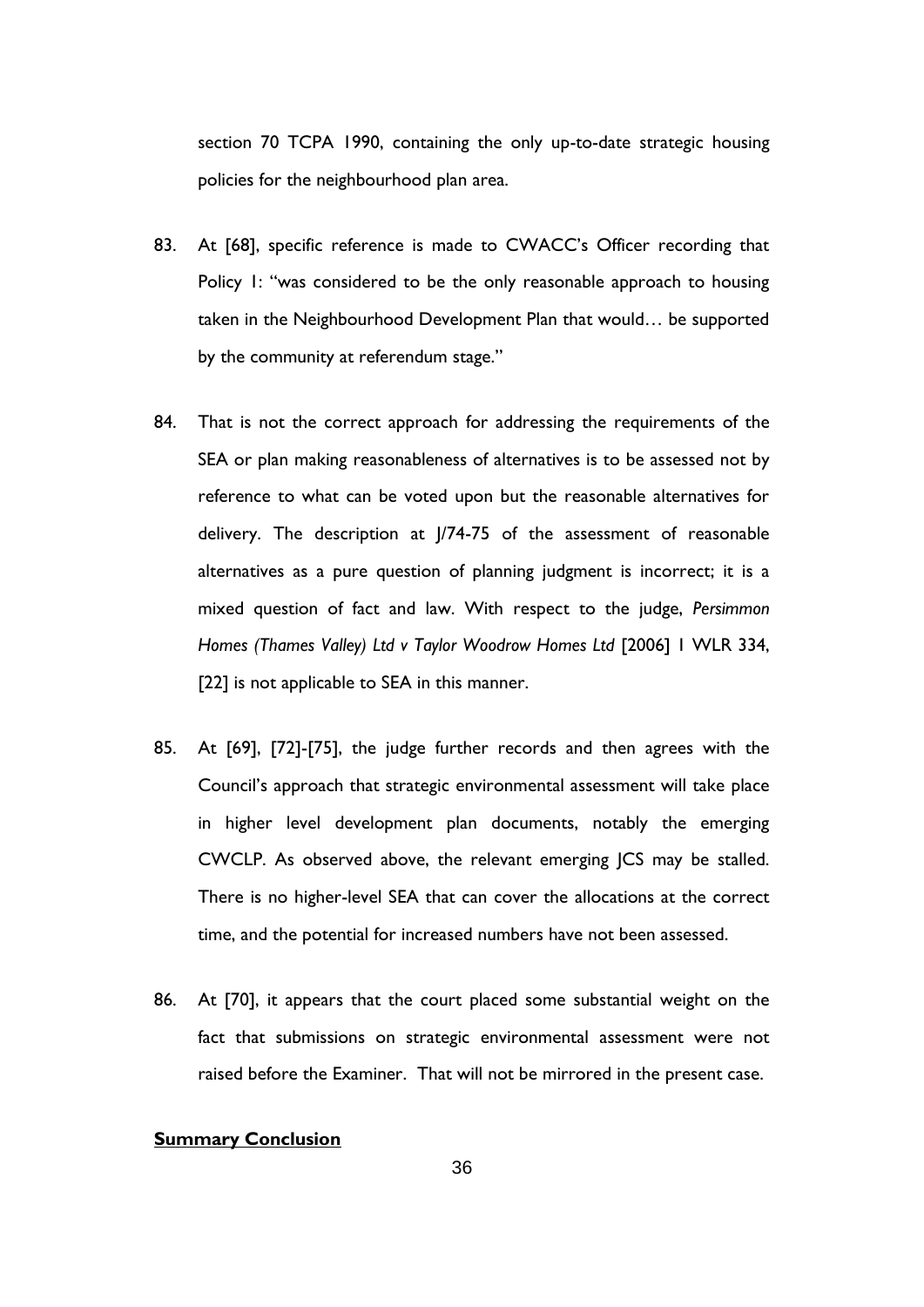- 87. Where an Examiner is presented with a plan which does not meet any single basic condition or a number of basic conditions, it is not lawful for him to produce a report recommending that the Neighbourhood Plan proceed to referendum: the only lawful course of action is for the Examiner to find that the basic conditions have *not* been met (see paragraph 10(4) of Schedule 4B cited above). Although there is a power to recommend modifications under paragraph 10(2) and (3), given the nature and scale of the errors identified above in respect of SEA, this cannot be rectified through modification and a further SEA exercise should recommence. The settlement boundary should be removed in its entirety by modification.
- 88. If, notwithstanding that inherent unlawfulness, the Examiner does make such a recommendation, the relevant local planning authority may then proceed to hold a referendum under paragraph 12, although they are not bound by the Examiner's approval and still retain discretion not to proceed at that stage (paragraph 12(2) and (4)). The statutory framework only makes express provision for a challenge by way of judicial review in relation to decisions under paragraphs 61A(4) and (8), and paragraph 12, and paragraph 14 or 15 of Schedule 4B. It follows that if the identified major defects are not addressed prior to submission and not subject to modification, or recommended withdrawal at examination, then any decision to recommend the plan for referendum would be challengeable by way of judicial review.
- 89. In summary, the Neighbourhood Plan requires substantial reconsideration, and should be substantially amended in consultation with development industry interests prior to its re-submission after adoption of the local plan.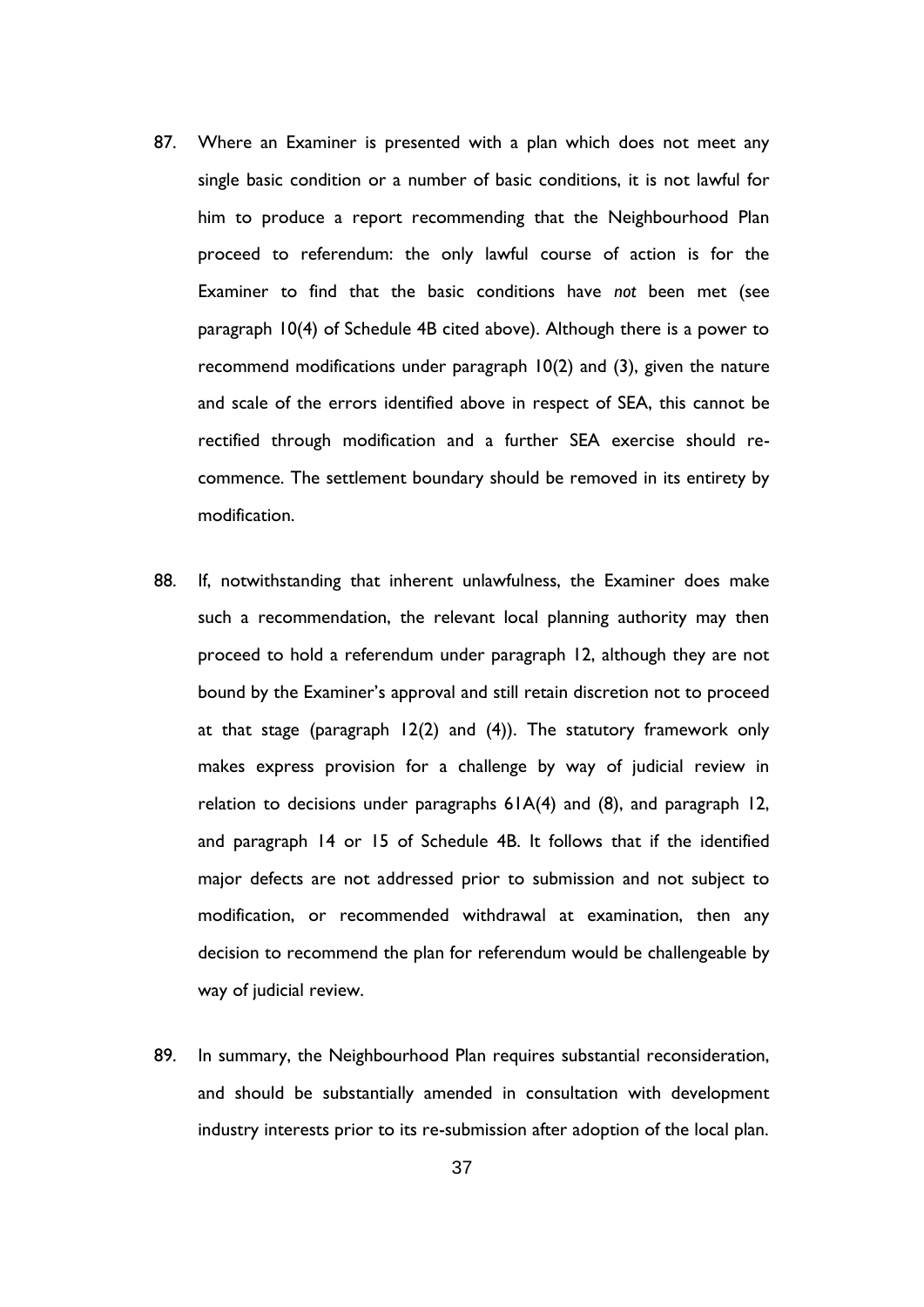#### **Requirement for and Conduct of Examination Hearing**

90. Paragraph 9 provides:

"9(1) The general rule is that the examination of the issues by the examiner is to take the form of the consideration of written representations.

(2) But the examiner must cause a hearing to be held for the purpose of receiving oral representations about a particular issue at the hearing—

> (a) in any case where the examiner considers that the consideration of oral representations is necessary to ensure adequate examination of the issue or a person has a fair chance to put a case, or

(b) in such other cases as may be prescribed.

(3) The following persons are entitled to make oral representations about the issue at the hearing—

- (a) the qualifying body,
- (b) the local planning authority,

(c) where the hearing is held to give a person a fair chance to put a case, that person, and

(d) such other persons as may be prescribed.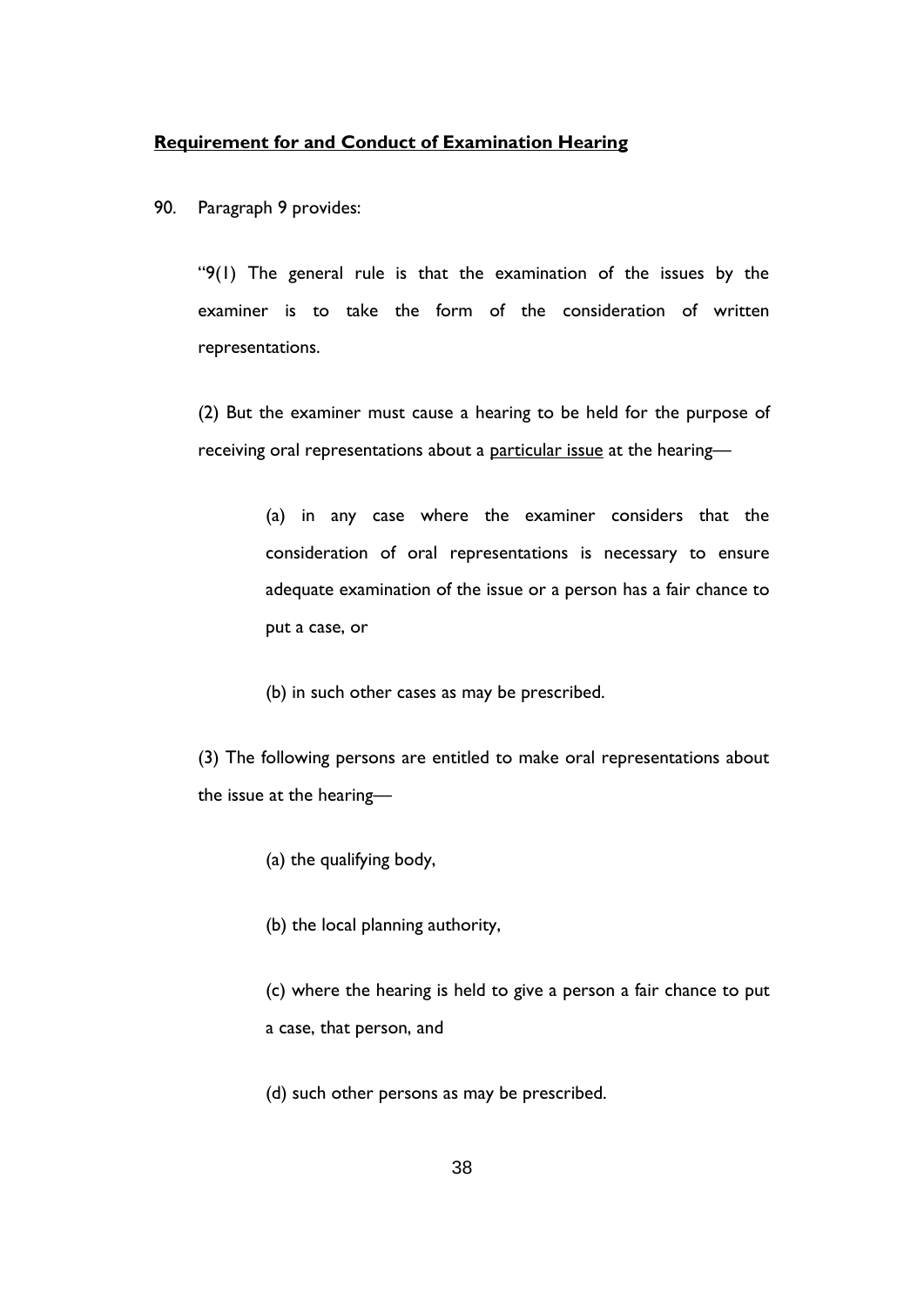(4) The hearing must be in public

(5) It is for the examiner to decide how the hearing is to be conducted, including—

> (a) whether a person making oral representations may be questioned by another person and, if so, the matters to which the questioning may relate, and

> (b) the amount of time for the making of a person's oral representations or for any questioning by another person.

(6) In making decisions about the questioning of a person's oral representations by another, the examiner must apply the principle that the questioning should be done by the examiner except where the examiner considers that questioning by another is necessary to ensure—

(a) adequate examination of a particular issue, or

(b) a person has a fair chance to put a case.

(7) Sub-paragraph (5) is subject to regulations under paragraph 11."

91. Several matters arise.

92. First, in the light of the scale of legal objection identified above, we would strongly recommend that the Borough Council appoint an Examiner with legal qualifications, properly exercising its duty under paragraph 7(6):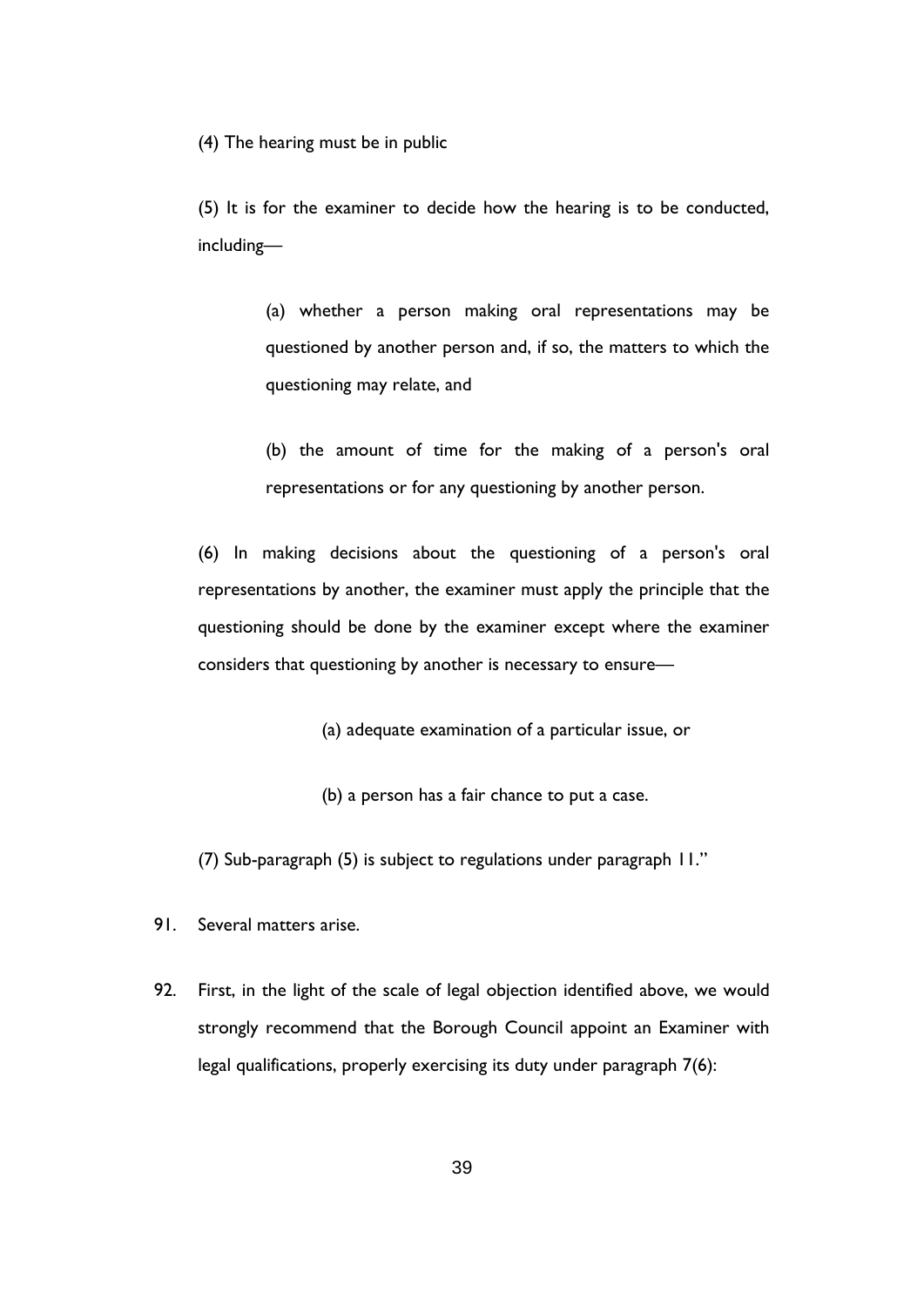(6) The person appointed must be someone who, in the opinion of the person making the appointment—

(a) is independent of the qualifying body and the authority,

(b) does not have an interest in any land that may be affected by the draft order, and

(c) has appropriate qualifications and experience."

- 93. The correct principles for examination remain highly controversial and are the subject of wide-ranging litigation: see the judicial review to a similar settlement boundary policy within the Winslow Neighbourhood Plan, which is due to be heard on 11/12 December 2014, the challenge to the Uppingham Neighbourhood Plan on SEA and other grounds, granted permission by Singh J on 10 August 2014 and a similar challenge to the Loxwood Neighbourhood Plan. All of the challenges arise in circumstances where it is alleged that the Examiner has expressed himself in terms which indicate a fundamental error of law, including a failure to make reference to and apparent abdication of a responsibility to consider the applicable legislation and case law.
- 94. Second, it will be apparent from the submissions above, the controversial nature of the neighbourhood plan that this is a case that would be suitable for a hearing. The Examiner must have regard to the statutory requirement to ensure adequate examination of issues and to give a person a fair chance to put their case (paragraph 9(2) and 9(6)).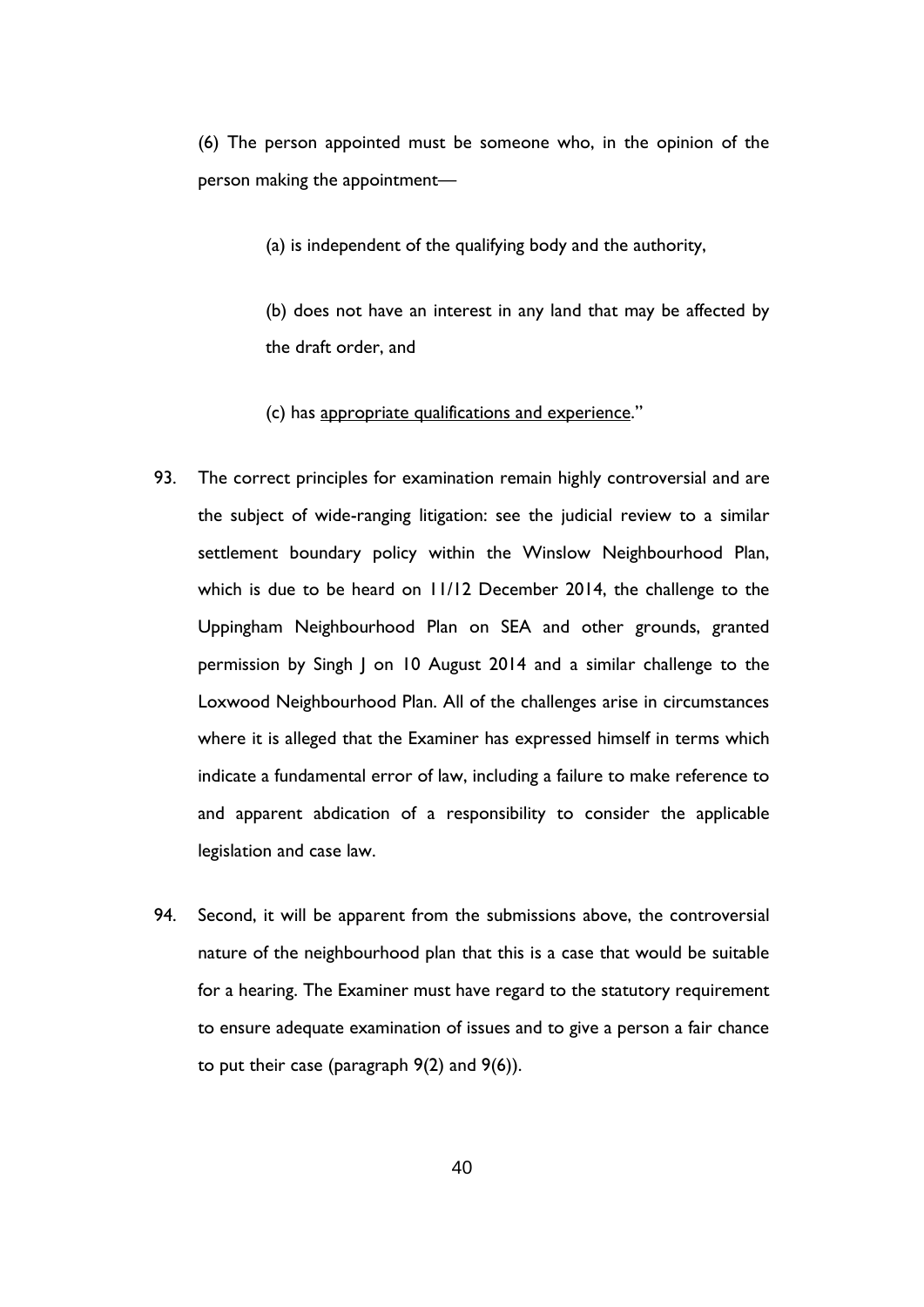- 95. Third, each of the three issues explored above is a distinct issue, "a particular issue" in the terms of paragraph 9(2). Each needs to be addressed separately, by reference to the applicable law. It is therefore appropriate that the agenda for the hearing timetables individual agenda items covering: "Policy EB.GD2/Village Boundary", "Site Assessment", and "Strategic Environmental Assessment".
- 96. Fourth, the examination must be conducted in a manner that allows detailed legal submissions to be made, by reference to the relevant legislation or case law. Paragraph 9 of Schedule 4B does not confer an unfettered discretion as to the conduct of examination hearing. That includes timetabling sessions for submissions on the three issues that give sufficient time for the complexity of the subject matter. The wellestablished principles on the conduct of hearings are set out in *Dyason v Secretary of State for the Environment* (1998) 75 P & CR 506, 512, which makes clear that informality of procedure must not give rise to laxity in examination:

The danger is that the "more relaxed" atmosphere could lead not to a "full and fair" hearing but to a less than thorough examination of the issues. A relaxed hearing is not necessarily a fair hearing. The hearing must not become so relaxed that the rigorous examination essential to the determination of difficult questions may be diluted. The absence of an accusatorial procedure places an inquisitorial burden upon an Inspector."

97. Fifth, the examination hearing should therefore be scheduled for at least one day. Examiners at Cringleford, Winsford and Slaugham Neighbourhood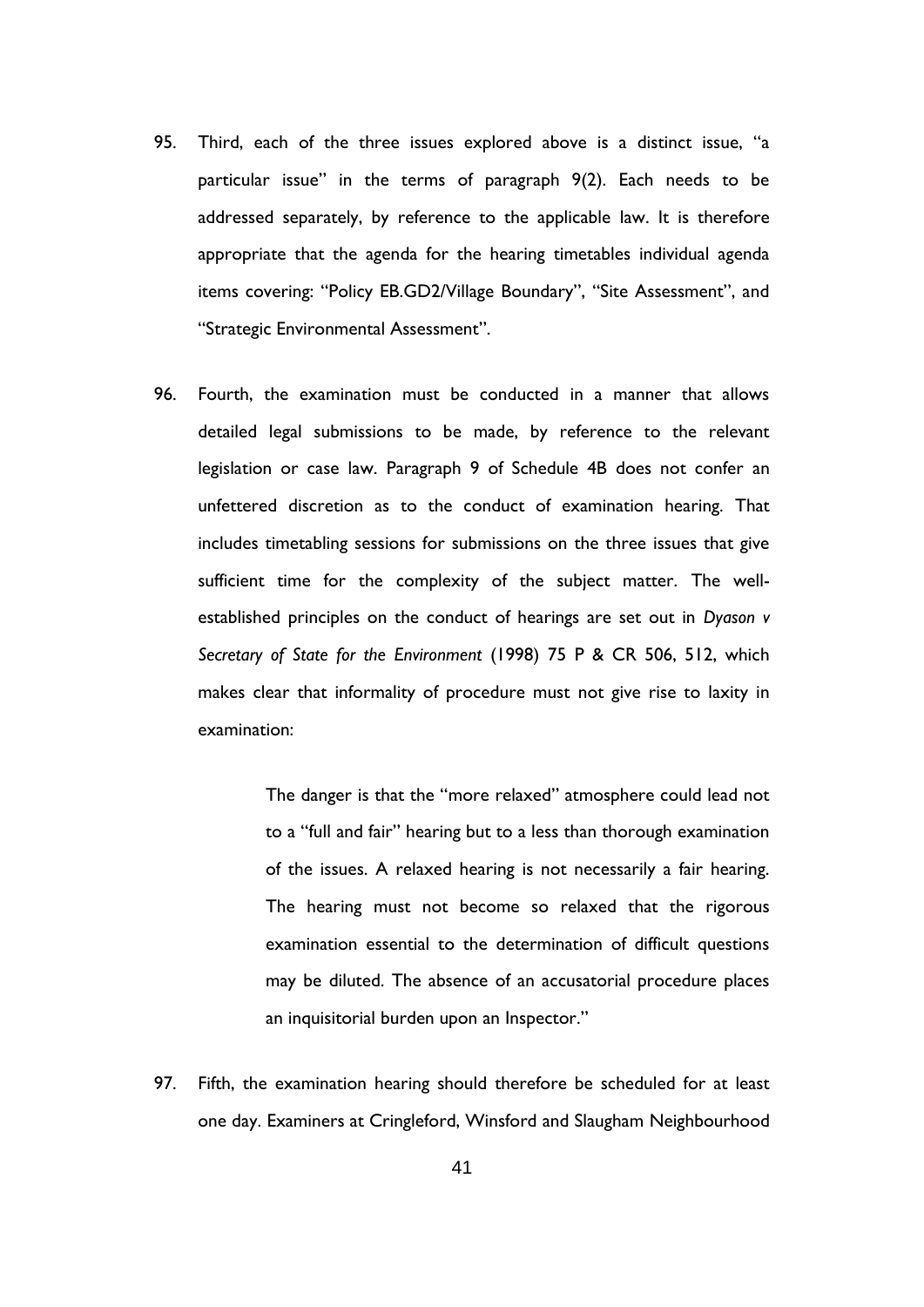Plan, which contained allocations, all held examinations over one or two days. In the instant case, a hearing of at least one day would be appropriate given the scale of legal objections, and the need to explain the relevant submissions to the Examiner. The practice of conducting examinations in half-day sessions and of artificially limiting submissions to units of 10-15 minutes inevitably curtails submissions. It serves no useful purpose in terms of making the process more accessible, as members of the public are actually prevented from making their own contributions and participants are left unable to explain their case publicly.

- 98. Sixth, and finally, this is a fast-moving area within planning law. The end of the consultation period on 29 August 2014 does not represent the end of new and relevant developments. It may therefore be necessary to send further submissions in due course.
- 99. That is consistent with 9(1)of Schedule 4B which provides that the general rule is that an examination is "to take the form of the consideration of written representations" and the broader duty to approach procedural matters in such a way as to ensure adequate examination of the issues and to allow parties a fair chance to put their case, by analogy with paragraphs 9(2) and (5)
- 100. Paragraph 22 of the NPIERS document "Top Tips for Local Planning Authorities – Independent Examination of a neighbourhood plan" provides that "The Examiner should set ground rules for dealing with late representations on a case by case basis." (This is the only formal statement that we are aware of as to correct procedure towards written